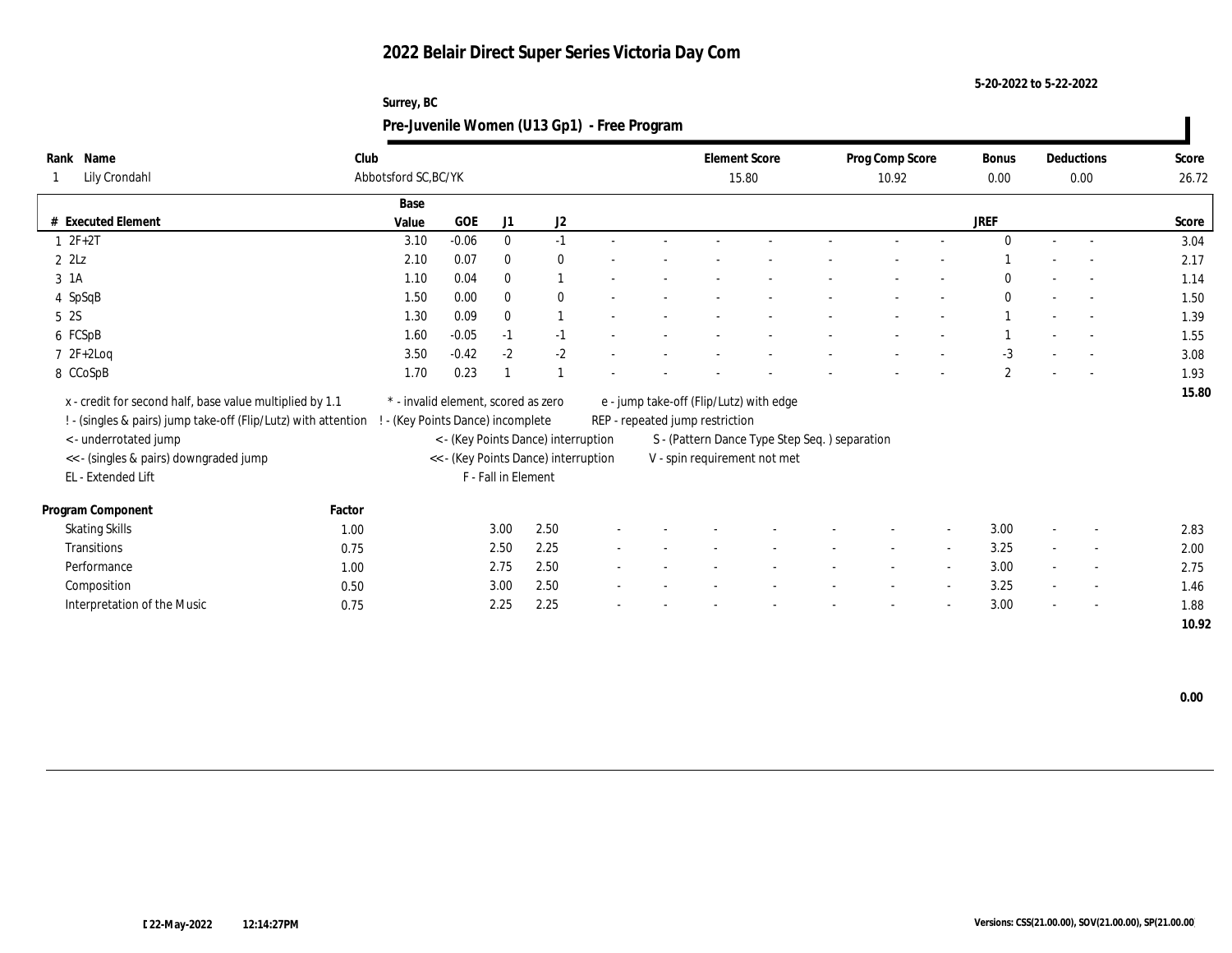**5-20-2022 to 5-22-2022**

|                                                                                                                                                                                                                    |        | Surrey, BC<br>Pre-Juvenile Women (U13 Gp1) - Free Program                |                          |                     |                                                                             |  |                                                                                                            |                                               |                          |        |             |                    |                |
|--------------------------------------------------------------------------------------------------------------------------------------------------------------------------------------------------------------------|--------|--------------------------------------------------------------------------|--------------------------|---------------------|-----------------------------------------------------------------------------|--|------------------------------------------------------------------------------------------------------------|-----------------------------------------------|--------------------------|--------|-------------|--------------------|----------------|
| Rank Name<br>Maisie Wylie<br>2                                                                                                                                                                                     | Club   | Coquitlam SC, BC/YK                                                      |                          |                     |                                                                             |  | <b>Element Score</b><br>11.77                                                                              |                                               | Prog Comp Score<br>11.05 |        |             | Deductions<br>0.00 | Score<br>22.82 |
| # Executed Element                                                                                                                                                                                                 |        | Base<br>Value                                                            | <b>GOE</b>               | J1                  | J <sub>2</sub>                                                              |  |                                                                                                            |                                               |                          |        | <b>JREF</b> |                    | Score          |
| $1 \text{ } 2 \text{L}$                                                                                                                                                                                            |        | 1.68                                                                     | $-0.34$                  | $-2$                | $-2$                                                                        |  |                                                                                                            |                                               |                          |        | $-2$        |                    | 1.34           |
| 2Z                                                                                                                                                                                                                 |        | 1.80                                                                     | $-0.42$                  | $-2$                | $-3$                                                                        |  |                                                                                                            |                                               |                          |        | $-2$        |                    | 1.38           |
| 3 FCSp                                                                                                                                                                                                             |        | 0.00                                                                     | $\overline{\phantom{a}}$ |                     |                                                                             |  |                                                                                                            |                                               |                          |        |             |                    | 0.00           |
| 4 SpSqB                                                                                                                                                                                                            |        | 1.50                                                                     | 0.05                     |                     | $\mathbf{0}$                                                                |  |                                                                                                            |                                               |                          |        | $\theta$    |                    | 1.55           |
| $5$ 2Lo+1Lo                                                                                                                                                                                                        |        | 2.20                                                                     | 0.06                     |                     | $\mathbf{0}$                                                                |  |                                                                                                            |                                               |                          |        | $\bf{0}$    | $\sim$             | 2.26           |
| 6 2S                                                                                                                                                                                                               |        | 1.30                                                                     | $-0.13$                  | $-1$                | $-1$                                                                        |  |                                                                                                            |                                               |                          |        |             | $\sim$             | 1.17           |
| $7 \; 1A+2T$                                                                                                                                                                                                       |        | 2.40                                                                     | $-0.09$                  | $-1$                | $-1$                                                                        |  |                                                                                                            |                                               |                          |        | $\Omega$    |                    | 2.31           |
| 8 CCoSpB                                                                                                                                                                                                           |        | 1.70                                                                     | 0.06                     |                     | $\Omega$                                                                    |  |                                                                                                            |                                               |                          |        | $\theta$    | $\sim$             | 1.76           |
| x - credit for second half, base value multiplied by 1.1<br>! - (singles & pairs) jump take-off (Flip/Lutz) with attention<br><- underrotated jump<br><< - (singles & pairs) downgraded jump<br>EL - Extended Lift |        | * - invalid element, scored as zero<br>! - (Key Points Dance) incomplete |                          | F - Fall in Element | < - (Key Points Dance) interruption<br><< - (Key Points Dance) interruption |  | e - jump take-off (Flip/Lutz) with edge<br>REP - repeated jump restriction<br>V - spin requirement not met | S - (Pattern Dance Type Step Seq.) separation |                          |        |             |                    | 11.77          |
| Program Component                                                                                                                                                                                                  | Factor |                                                                          |                          |                     |                                                                             |  |                                                                                                            |                                               |                          |        |             |                    |                |
| <b>Skating Skills</b>                                                                                                                                                                                              | 1.00   |                                                                          |                          | 3.00                | 2.25                                                                        |  |                                                                                                            |                                               |                          |        | 3.00        |                    | 2.75           |
| Transitions                                                                                                                                                                                                        | 0.75   |                                                                          |                          | 2.75                | 2.50                                                                        |  |                                                                                                            |                                               |                          | $\sim$ | 3.00        |                    | 2.06           |
| Performance                                                                                                                                                                                                        | 1.00   |                                                                          |                          | 3.00                | 2.25                                                                        |  |                                                                                                            |                                               |                          | $\sim$ | 2.75        |                    | 2.67           |
| Composition                                                                                                                                                                                                        | 0.50   |                                                                          |                          | 2.50                | 2.50                                                                        |  |                                                                                                            |                                               |                          |        | 3.25        |                    | 1.38           |
| Interpretation of the Music                                                                                                                                                                                        | 0.75   |                                                                          |                          | 3.00                | 2.75                                                                        |  |                                                                                                            |                                               |                          |        | 3.00        |                    | 2.19           |

 **11.05**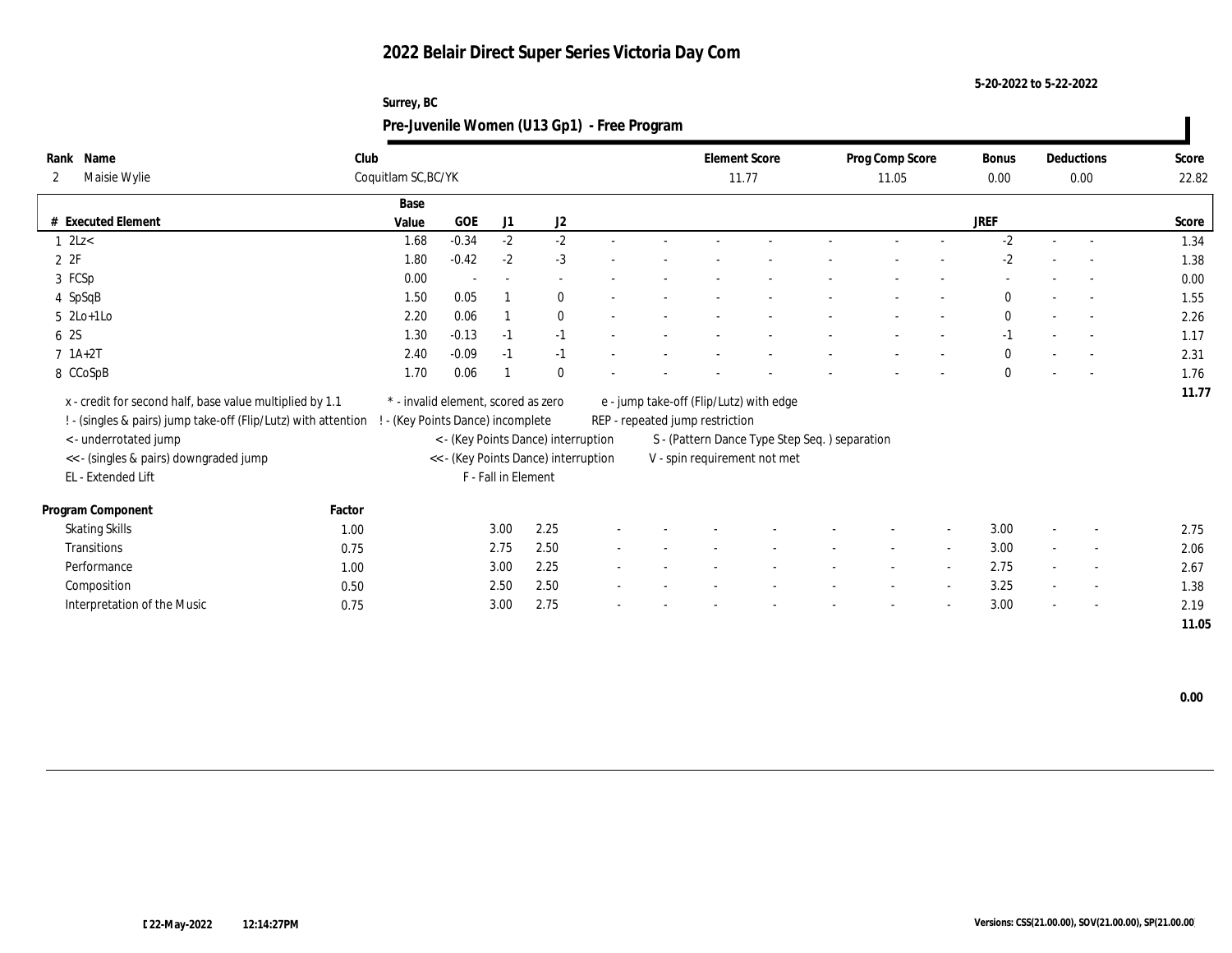**5-20-2022 to 5-22-2022**

| Surrey, BC                                  |  |
|---------------------------------------------|--|
| Pre-Juvenile Women (U13 Gp1) - Free Program |  |

| Rank Name                                                      | Club                    |                                     |                     |                                      |  |                                         | <b>Element Score</b>                           | Prog Comp Score |                | <b>Bonus</b> |                          | Deductions               | Score |
|----------------------------------------------------------------|-------------------------|-------------------------------------|---------------------|--------------------------------------|--|-----------------------------------------|------------------------------------------------|-----------------|----------------|--------------|--------------------------|--------------------------|-------|
| Hinako Senthivel<br>3                                          | Champs ISC of BC, BC/YK |                                     |                     |                                      |  |                                         | 12.40                                          | 9.83            |                | 0.00         |                          | 0.20                     | 22.03 |
|                                                                | Base                    |                                     |                     |                                      |  |                                         |                                                |                 |                |              |                          |                          |       |
| # Executed Element                                             | Value                   | <b>GOE</b>                          | J1                  | J <sub>2</sub>                       |  |                                         |                                                |                 |                | <b>JREF</b>  |                          |                          | Score |
| $1 \ 1A+2T$                                                    | 2.40                    | $-0.65$                             | $-5$                | $-5$                                 |  |                                         |                                                |                 |                | $-5$         | $\sim$                   | $\sim$                   | 1.75  |
| $2$ 2Lz $<$                                                    | 1.68                    | $-0.39$                             | $-2$                | $-3$                                 |  |                                         |                                                |                 |                | $-2$         |                          |                          | 1.29  |
| 3 CCoSpB                                                       | 1.70                    | 0.28                                | $\overline{2}$      | $\mathbf{2}$                         |  |                                         |                                                |                 |                |              |                          | $\sim$                   | 1.98  |
| 4 SpSqB                                                        | 1.50                    | 0.25                                | 3                   |                                      |  |                                         |                                                |                 |                |              |                          | $\sim$                   | 1.75  |
| 5 2Lo                                                          | 1.70                    | 0.00                                | $\mathbf{0}$        | $\mathbf{0}$                         |  |                                         |                                                |                 |                | $\Omega$     |                          |                          | 1.70  |
| $6 \t2S+1Lo$                                                   | 1.80                    | 0.00                                | $\mathbf{0}$        | $\bf{0}$                             |  |                                         |                                                |                 |                | $\bf{0}$     |                          |                          | 1.80  |
| $7$ $2$ F<<                                                    | 0.50                    | $-0.18$                             | $-3$                | $-4$                                 |  |                                         |                                                |                 |                | $-4$         |                          |                          | 0.32  |
| 8 FCSpB                                                        | 1.60                    | 0.21                                | $\overline{2}$      |                                      |  |                                         |                                                |                 |                |              |                          |                          | 1.81  |
| x - credit for second half, base value multiplied by 1.1       |                         | * - invalid element, scored as zero |                     |                                      |  | e - jump take-off (Flip/Lutz) with edge |                                                |                 |                |              |                          |                          | 12.40 |
| ! - (singles & pairs) jump take-off (Flip/Lutz) with attention |                         | - (Key Points Dance) incomplete     |                     |                                      |  | REP - repeated jump restriction         |                                                |                 |                |              |                          |                          |       |
| <- underrotated jump                                           |                         |                                     |                     | < - (Key Points Dance) interruption  |  |                                         | S - (Pattern Dance Type Step Seq. ) separation |                 |                |              |                          |                          |       |
| << - (singles & pairs) downgraded jump                         |                         |                                     |                     | << - (Key Points Dance) interruption |  | V - spin requirement not met            |                                                |                 |                |              |                          |                          |       |
| EL - Extended Lift                                             |                         |                                     | F - Fall in Element |                                      |  |                                         |                                                |                 |                |              |                          |                          |       |
| Program Component                                              | Factor                  |                                     |                     |                                      |  |                                         |                                                |                 |                |              |                          |                          |       |
| <b>Skating Skills</b>                                          | 1.00                    |                                     | 3.00                | 2.25                                 |  |                                         |                                                |                 |                | 2.50         | $\overline{a}$           | $\overline{\phantom{a}}$ | 2.58  |
| <b>Transitions</b>                                             | 0.75                    |                                     | 2.75                | 2.00                                 |  |                                         |                                                | $\sim$          | $\sim$         | 2.25         | $\sim$                   | $\sim$                   | 1.75  |
| Performance                                                    | 1.00                    |                                     | 3.00                | 2.25                                 |  |                                         |                                                |                 | $\overline{a}$ | 2.25         | $\overline{\phantom{a}}$ | $\overline{\phantom{a}}$ | 2.50  |
| Composition                                                    | 0.50                    |                                     | 3.00                | 2.25                                 |  |                                         |                                                |                 |                | 2.25         | $\overline{\phantom{a}}$ | $\overline{\phantom{a}}$ | 1.25  |
| Interpretation of the Music                                    | 0.75                    |                                     | 2.75                | 2.00                                 |  |                                         |                                                |                 |                | 2.25         |                          | $\sim$                   | 1.75  |
|                                                                |                         |                                     |                     |                                      |  |                                         |                                                |                 |                |              |                          |                          | 9.83  |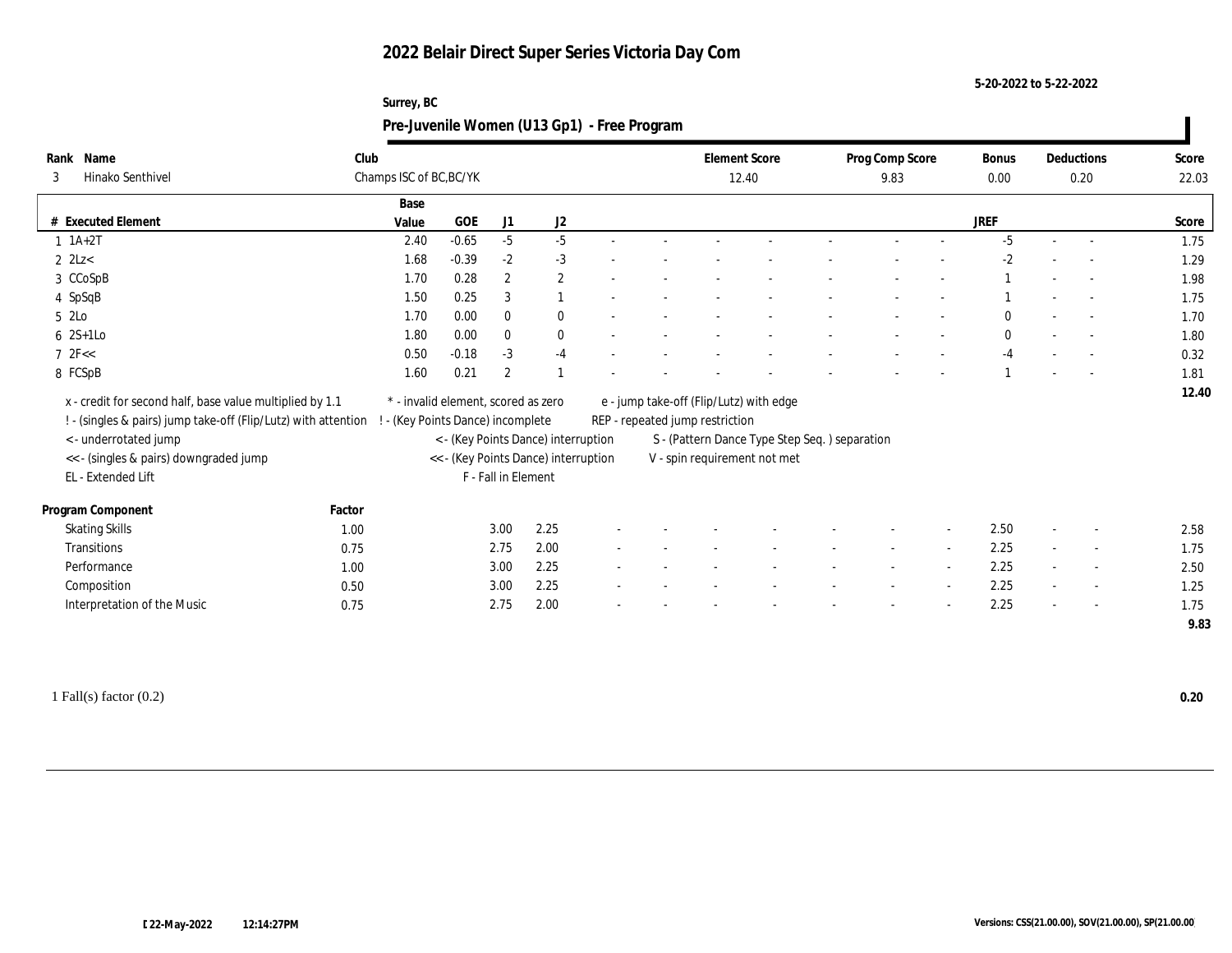**5-20-2022 to 5-22-2022**

|                              | burrey, bu<br>Pre-Juvenile Women (U13 Gp1) - Free Program |         |                |              |                               |                          |  |                          |                          |                          |                          |                |                                        |       |  |
|------------------------------|-----------------------------------------------------------|---------|----------------|--------------|-------------------------------|--------------------------|--|--------------------------|--------------------------|--------------------------|--------------------------|----------------|----------------------------------------|-------|--|
| Rank Name<br>Rachel Lok<br>4 | Club<br>Killarney FSC, BC/YK                              |         |                |              | <b>Element Score</b><br>12.55 |                          |  | Prog Comp Score<br>9.16  |                          | Bonus<br>0.00            | Deductions<br>0.00       | Score<br>21.71 |                                        |       |  |
|                              | Base                                                      |         |                |              |                               |                          |  |                          |                          |                          |                          |                |                                        |       |  |
| # Executed Element           | Value                                                     | GOE     | J1             | J2           |                               |                          |  |                          |                          |                          |                          | <b>JREF</b>    |                                        | Score |  |
| $1 \ 2S + 2T$                | 2.60                                                      | $-0.09$ | $-1$           | $\sim$       |                               |                          |  |                          |                          |                          |                          |                |                                        | 2.51  |  |
| $2 \; 1A+2T$                 | 2.40                                                      | $-0.09$ | $-1$           | $-1$         |                               |                          |  |                          |                          |                          |                          |                | $\overline{\phantom{a}}$<br>$\sim$ $-$ | 2.31  |  |
| 3 2Lo                        | 1.70                                                      | $-0.28$ | $-1$           | $-2$         | $\overline{\phantom{a}}$      | $\overline{\phantom{a}}$ |  | $\overline{\phantom{a}}$ | $\sim$                   | $\overline{\phantom{a}}$ | $\overline{\phantom{a}}$ | $-2$           | $\sim$                                 | 1.42  |  |
| 4 FCSpB                      | 1.60                                                      | 0.16    |                |              |                               | $\overline{\phantom{a}}$ |  | $\overline{\phantom{a}}$ | $\overline{\phantom{a}}$ | $\overline{\phantom{a}}$ | $\overline{\phantom{a}}$ |                | $\sim$                                 | 1.76  |  |
| 5 1F                         | 0.50                                                      | 0.02    |                | $\mathbf{0}$ | $\overline{\phantom{a}}$      |                          |  |                          |                          |                          | $\overline{\phantom{a}}$ |                | $\sim 100$<br>$\overline{\phantom{a}}$ | 0.52  |  |
| 6 SpSqB                      | 1.50                                                      | 0.00    | $-1$           | $\Omega$     |                               |                          |  |                          |                          | $\overline{\phantom{a}}$ | $\overline{\phantom{a}}$ |                | $\overline{\phantom{a}}$               | 1.50  |  |
| 7 1Lz                        | 0.60                                                      | 0.00    | $\overline{0}$ | $\Omega$     |                               |                          |  |                          |                          | $\overline{\phantom{a}}$ |                          | $\mathbf{0}$   | $\overline{\phantom{a}}$               | 0.60  |  |
| 8 CCoSpB                     | 1.70                                                      | 0.23    | $\mathbf{2}$   |              |                               |                          |  |                          |                          | $\overline{\phantom{a}}$ |                          |                | $\overline{\phantom{a}}$<br>$\sim 100$ | 1.93  |  |
|                              |                                                           |         |                |              |                               |                          |  |                          |                          |                          |                          |                |                                        | 12.55 |  |

# **Surrey, BC**

| x - credit for second half, base value multiplied by 1.1       |        | * - invalid element, scored as zero  |      |        |                                 | e - jump take-off (Flip/Lutz) with edge       |                          |                          |      |                          |                          | 12.55 |
|----------------------------------------------------------------|--------|--------------------------------------|------|--------|---------------------------------|-----------------------------------------------|--------------------------|--------------------------|------|--------------------------|--------------------------|-------|
|                                                                |        |                                      |      |        |                                 |                                               |                          |                          |      |                          |                          |       |
| ! - (singles & pairs) jump take-off (Flip/Lutz) with attention |        | - (Key Points Dance) incomplete      |      |        | REP - repeated jump restriction |                                               |                          |                          |      |                          |                          |       |
| < - underrotated jump                                          |        | < - (Key Points Dance) interruption  |      |        |                                 | S - (Pattern Dance Type Step Seq.) separation |                          |                          |      |                          |                          |       |
| << - (singles & pairs) downgraded jump                         |        | << - (Key Points Dance) interruption |      |        |                                 | V - spin requirement not met                  |                          |                          |      |                          |                          |       |
| EL - Extended Lift                                             |        | F - Fall in Element                  |      |        |                                 |                                               |                          |                          |      |                          |                          |       |
|                                                                |        |                                      |      |        |                                 |                                               |                          |                          |      |                          |                          |       |
| Program Component                                              | Factor |                                      |      |        |                                 |                                               |                          |                          |      |                          |                          |       |
| <b>Skating Skills</b>                                          | 1.00   | 2.75                                 | 2.25 |        |                                 |                                               |                          | $\overline{\phantom{a}}$ | 1.75 | $\overline{\phantom{0}}$ |                          | 2.25  |
| Transitions                                                    | 0.75   | 2.50                                 | 2.50 |        |                                 |                                               |                          | $\overline{\phantom{a}}$ | 2.25 | $\overline{\phantom{a}}$ |                          | 1.82  |
| Performance                                                    | 1.00   | 2.50                                 | 2.25 |        |                                 |                                               |                          | $\overline{\phantom{a}}$ | 2.00 | $\overline{\phantom{a}}$ | $\overline{\phantom{0}}$ | 2.25  |
| Composition                                                    | 0.50   | 2.75                                 | 2.25 |        |                                 |                                               | $\overline{\phantom{0}}$ | $\overline{\phantom{0}}$ | 2.25 | $\sim$                   | $\overline{\phantom{a}}$ | 1.21  |
| Interpretation of the Music                                    | 0.75   | 2.25                                 | 2.25 | $\sim$ |                                 |                                               |                          | $\overline{\phantom{a}}$ | 2.00 | $\overline{a}$           | $\overline{\phantom{0}}$ | 1.63  |

 **9.16**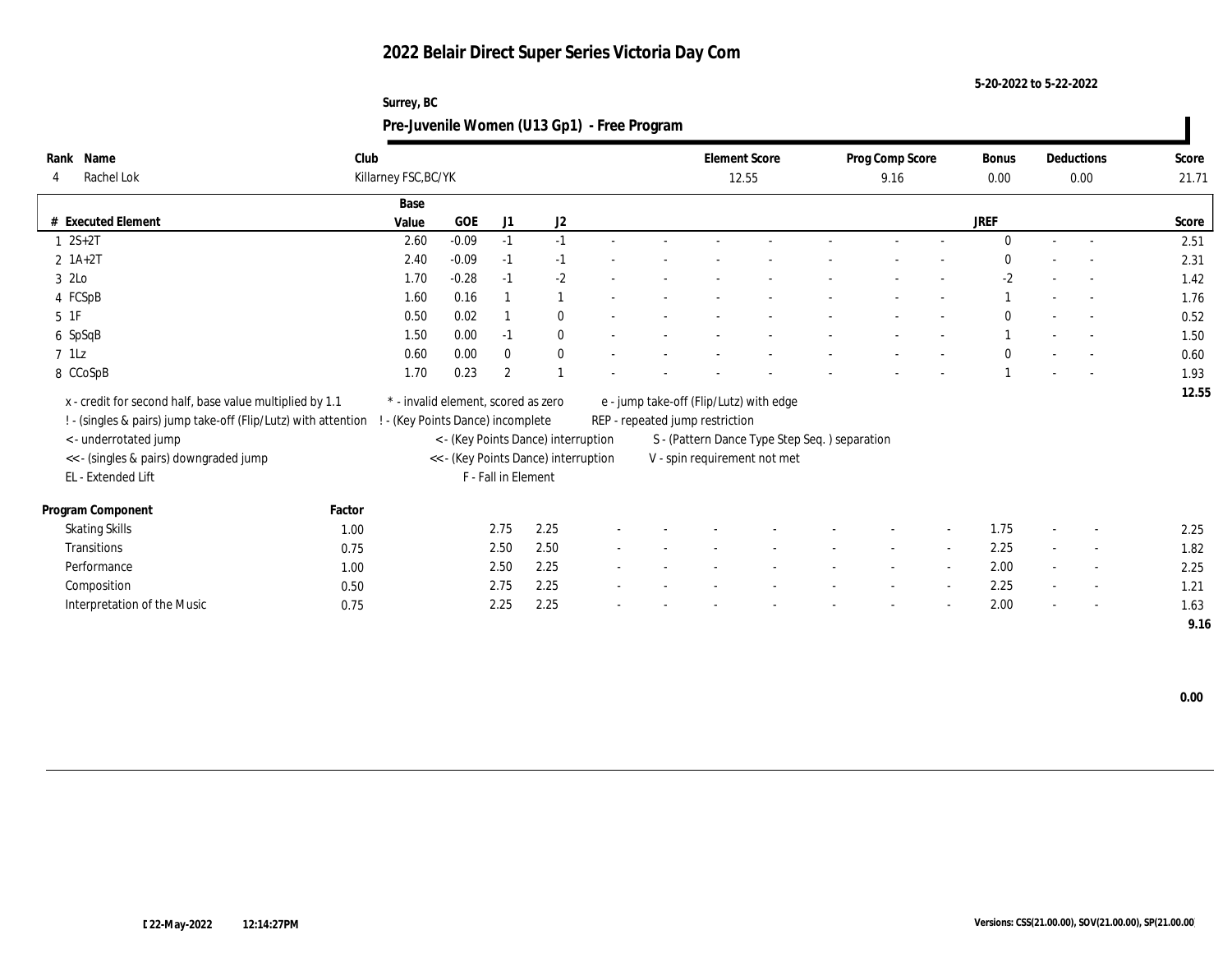**5-20-2022 to 5-22-2022**

| Surrey, BC                                  |  |
|---------------------------------------------|--|
| Pre-Juvenile Women (U13 Gp1) - Free Program |  |

| Rank Name                          |                                                                | Club                |                                     |                |                                      |  |                                 | <b>Element Score</b>                           | Prog Comp Score |                | <b>Bonus</b> |                          | Deductions               | Score |
|------------------------------------|----------------------------------------------------------------|---------------------|-------------------------------------|----------------|--------------------------------------|--|---------------------------------|------------------------------------------------|-----------------|----------------|--------------|--------------------------|--------------------------|-------|
| Samantha Pon<br>5                  |                                                                | Connaught SC, BC/YK |                                     |                |                                      |  |                                 | 9.89                                           | 10.31           |                | 0.00         |                          | 0.20                     | 20.00 |
|                                    |                                                                | Base                |                                     |                |                                      |  |                                 |                                                |                 |                |              |                          |                          |       |
| # Executed Element                 |                                                                | Value               | <b>GOE</b>                          | J <sub>1</sub> | J <sub>2</sub>                       |  |                                 |                                                |                 |                | <b>JREF</b>  |                          |                          | Score |
| $1 \quad 2S+1T<<$                  |                                                                | 1.30                | $-0.52$                             | $-4$           | $-4$                                 |  |                                 |                                                |                 |                | $-4$         | $\sim$                   | $\sim$                   | 0.78  |
| $2$ 1F                             |                                                                | 0.50                | 0.00                                | $\mathbf{0}$   | $\bf{0}$                             |  |                                 |                                                |                 |                | $\Omega$     |                          |                          | 0.50  |
| 3 FCSpB                            |                                                                | 1.60                | 0.05                                |                | $\bf{0}$                             |  |                                 |                                                |                 |                | $\mathbf{0}$ |                          | $\overline{\phantom{a}}$ | 1.65  |
| 4 $2Lz<$                           |                                                                | 1.68                | $-0.84$                             | $-5$           | $-5$                                 |  |                                 |                                                |                 |                | $-5$         |                          | $\sim$                   | 0.84  |
| $5 \ \text{2Lo} \leq +1 \text{Lo}$ |                                                                | 1.86                | $-0.32$                             | $-2$           | $-3$                                 |  |                                 |                                                |                 |                | $-2$         |                          | $\sim$                   | 1.54  |
| 6 SpSqB                            |                                                                | 1.50                | 0.10                                |                | $\mathbf{1}$                         |  |                                 |                                                |                 |                | $\mathbf{0}$ |                          |                          | 1.60  |
| 7 1A                               |                                                                | 1.10                | 0.07                                |                | $\mathbf{0}$                         |  |                                 |                                                |                 |                |              |                          |                          | 1.17  |
| 8 CCoSpB                           |                                                                | 1.70                | 0.11                                |                |                                      |  |                                 |                                                |                 |                | $\mathbf{0}$ |                          |                          | 1.81  |
|                                    | x - credit for second half, base value multiplied by 1.1       |                     | * - invalid element, scored as zero |                |                                      |  |                                 | e - jump take-off (Flip/Lutz) with edge        |                 |                |              |                          |                          | 9.89  |
|                                    | ! - (singles & pairs) jump take-off (Flip/Lutz) with attention |                     | - (Key Points Dance) incomplete     |                |                                      |  | REP - repeated jump restriction |                                                |                 |                |              |                          |                          |       |
| <- underrotated jump               |                                                                |                     |                                     |                | < - (Key Points Dance) interruption  |  |                                 | S - (Pattern Dance Type Step Seq. ) separation |                 |                |              |                          |                          |       |
|                                    | << - (singles & pairs) downgraded jump                         |                     |                                     |                | << - (Key Points Dance) interruption |  |                                 | V - spin requirement not met                   |                 |                |              |                          |                          |       |
| EL - Extended Lift                 |                                                                |                     |                                     |                | F - Fall in Element                  |  |                                 |                                                |                 |                |              |                          |                          |       |
| Program Component                  | Factor                                                         |                     |                                     |                |                                      |  |                                 |                                                |                 |                |              |                          |                          |       |
| <b>Skating Skills</b>              | 1.00                                                           |                     |                                     | 3.00           | 2.50                                 |  |                                 |                                                |                 |                | 2.50         | $\overline{a}$           | $\overline{\phantom{a}}$ | 2.67  |
| <b>Transitions</b>                 | 0.75                                                           |                     |                                     | 2.75           | 2.25                                 |  |                                 |                                                | $\sim$          | $\sim$         | 2.75         | $\sim$                   | $\sim$                   | 1.94  |
| Performance                        | 1.00                                                           |                     |                                     | 2.75           | 2.25                                 |  |                                 |                                                |                 | $\overline{a}$ | 2.50         | $\overline{\phantom{a}}$ | $\overline{\phantom{a}}$ | 2.50  |
| Composition                        | 0.50                                                           |                     |                                     | 3.00           | 2.50                                 |  |                                 |                                                |                 |                | 2.75         | $\sim$                   | $\overline{\phantom{a}}$ | 1.38  |
|                                    | Interpretation of the Music<br>0.75                            |                     |                                     | 2.75           | 2.25                                 |  |                                 |                                                |                 |                | 2.25         |                          | $\overline{\phantom{a}}$ | 1.82  |
|                                    |                                                                |                     |                                     |                |                                      |  |                                 |                                                |                 |                |              |                          |                          | 10.31 |
|                                    |                                                                |                     |                                     |                |                                      |  |                                 |                                                |                 |                |              |                          |                          |       |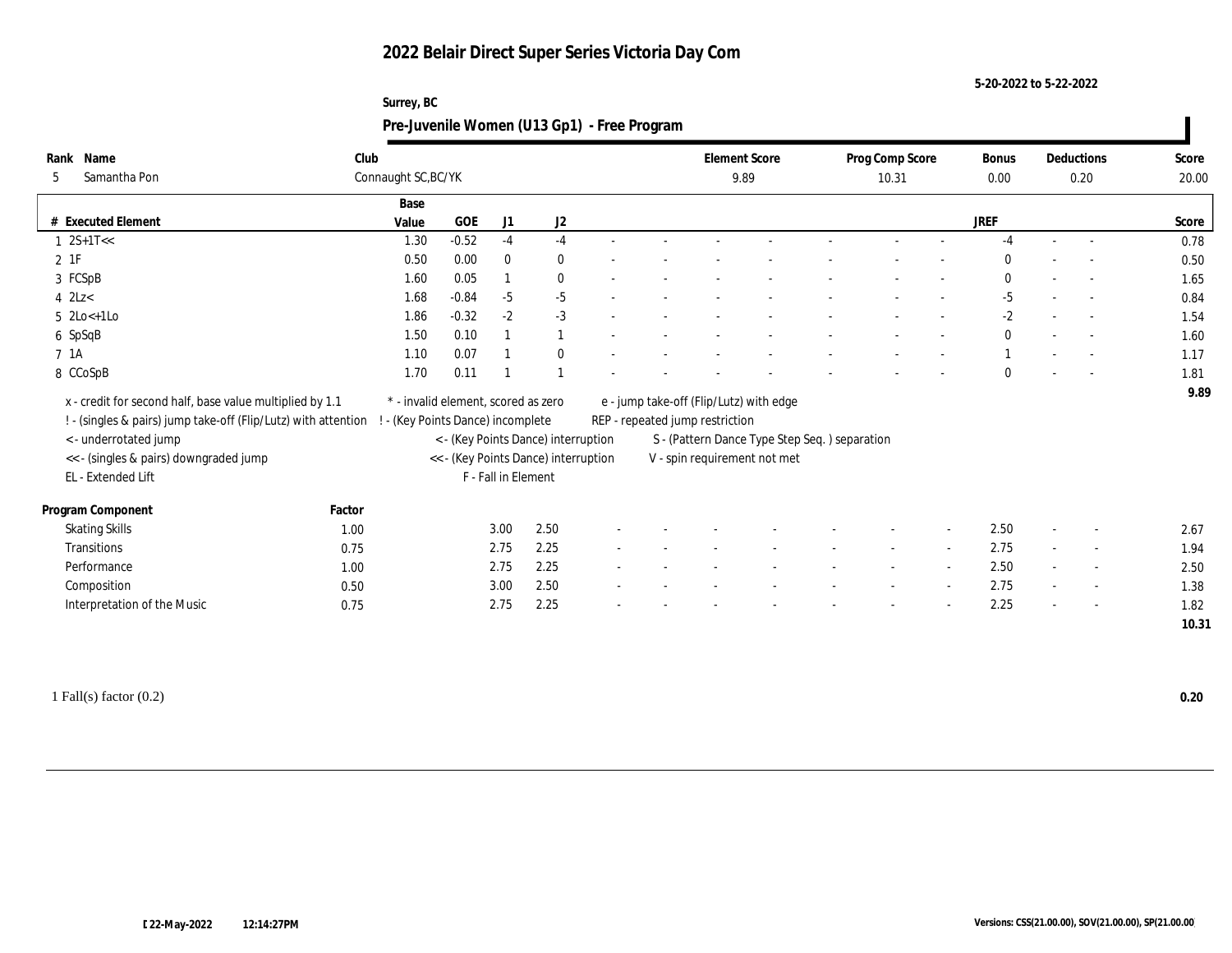**5-20-2022 to 5-22-2022**

|      | Surrey, BC |                                             |                 |       |            |       |  |  |  |  |  |  |  |  |
|------|------------|---------------------------------------------|-----------------|-------|------------|-------|--|--|--|--|--|--|--|--|
|      |            | Pre-Juvenile Women (U13 Gp1) - Free Program |                 |       |            |       |  |  |  |  |  |  |  |  |
|      |            |                                             |                 |       |            |       |  |  |  |  |  |  |  |  |
| Name | Club       | <b>Element Score</b>                        | Prog Comp Score | Bonus | Deductions | Score |  |  |  |  |  |  |  |  |

| Sophia Park<br>6                                               | Juan De Fuca SC, BC/YK              |         |                     |                                      |        |                                 | 10.03                                         | 9.99 |                          | 0.00         |        | 0.20                     | 19.82        |
|----------------------------------------------------------------|-------------------------------------|---------|---------------------|--------------------------------------|--------|---------------------------------|-----------------------------------------------|------|--------------------------|--------------|--------|--------------------------|--------------|
|                                                                | Base                                |         |                     |                                      |        |                                 |                                               |      |                          |              |        |                          |              |
| # Executed Element                                             | Value                               | GOE     | J1                  | J2                                   |        |                                 |                                               |      |                          | <b>JREF</b>  |        |                          | Score        |
| $1 \t 2S+1T$                                                   | 1.70                                | 0.00    | $\mathbf{0}$        | $\bf{0}$                             |        |                                 |                                               |      |                          | $\Omega$     |        | $\sim$                   | 1.70         |
| $2 \text{ } 1\text{Lz+1LO}$                                    | 1.10                                | 0.04    |                     |                                      |        |                                 |                                               |      |                          |              |        | $\overline{\phantom{a}}$ | 1.14         |
| 3 FCSpB                                                        | 1.60                                | $-0.11$ | $-2$                | $\bf{0}$                             | $\sim$ |                                 |                                               |      |                          | $\mathbf{0}$ |        | $\sim$                   | 1.49         |
| 4 1A                                                           | 1.10                                | 0.00    | $\bf{0}$            | $\bf{0}$                             | $\sim$ |                                 |                                               |      |                          | $\Omega$     | $\sim$ | $\sim$                   | 1.10         |
| 5 SpSqB                                                        | 1.50                                | 0.00    | $-1$                | $\bf{0}$                             |        |                                 |                                               |      |                          |              |        | $\sim$                   | 1.50         |
| 6 1F                                                           | 0.50                                | 0.05    |                     |                                      |        |                                 |                                               |      |                          |              |        | $\overline{\phantom{a}}$ | 0.55         |
| 7 2Lo                                                          | 1.70                                | $-0.85$ | $-5$                | $-5$                                 |        |                                 |                                               |      |                          | -5           |        | $\overline{\phantom{a}}$ | 0.85         |
| 8 CCoSpB                                                       | 1.70                                | 0.00    | $\mathbf{0}$        | $\bf{0}$                             |        |                                 |                                               |      |                          | $\theta$     |        | $\overline{\phantom{a}}$ | 1.70         |
| x - credit for second half, base value multiplied by 1.1       | * - invalid element, scored as zero |         |                     |                                      |        |                                 | e - jump take-off (Flip/Lutz) with edge       |      |                          |              |        |                          | 10.03        |
| ! - (singles & pairs) jump take-off (Flip/Lutz) with attention | - (Key Points Dance) incomplete     |         |                     |                                      |        | REP - repeated jump restriction |                                               |      |                          |              |        |                          |              |
| < - underrotated jump                                          |                                     |         |                     | < - (Key Points Dance) interruption  |        |                                 | S - (Pattern Dance Type Step Seq.) separation |      |                          |              |        |                          |              |
| << - (singles & pairs) downgraded jump                         |                                     |         |                     | << - (Key Points Dance) interruption |        |                                 | V - spin requirement not met                  |      |                          |              |        |                          |              |
| EL - Extended Lift                                             |                                     |         | F - Fall in Element |                                      |        |                                 |                                               |      |                          |              |        |                          |              |
| Program Component                                              | Factor                              |         |                     |                                      |        |                                 |                                               |      |                          |              |        |                          |              |
| <b>Skating Skills</b>                                          | 1.00                                |         | 2.50                | 2.75                                 |        |                                 |                                               |      | $\overline{\phantom{a}}$ | 3.00         | $\sim$ | $\overline{\phantom{a}}$ | 2.75         |
| Transitions                                                    | 0.75                                |         | 2.25                | 2.25                                 |        |                                 |                                               |      |                          | 2.75         |        | $\overline{\phantom{a}}$ | 1.82         |
| Performance                                                    |                                     |         | 2.50                | 2.25                                 |        |                                 |                                               |      | $\overline{\phantom{a}}$ | 2.50         |        | $\overline{\phantom{a}}$ |              |
| Composition                                                    | 1.00                                |         | 2.25                | 2.50                                 |        |                                 |                                               |      | $\overline{\phantom{a}}$ | 2.75         |        | $\overline{\phantom{a}}$ | 2.42         |
| Interpretation of the Music                                    | 0.50<br>0.75                        |         | 2.00                | 2.50                                 |        |                                 |                                               |      |                          | 2.50         |        |                          | 1.25<br>1.75 |
|                                                                |                                     |         |                     |                                      |        |                                 |                                               |      |                          |              |        | $\overline{\phantom{a}}$ | 9.99         |
|                                                                |                                     |         |                     |                                      |        |                                 |                                               |      |                          |              |        |                          |              |

1 Fall(s) factor (0.2) **0.20**

**Rank**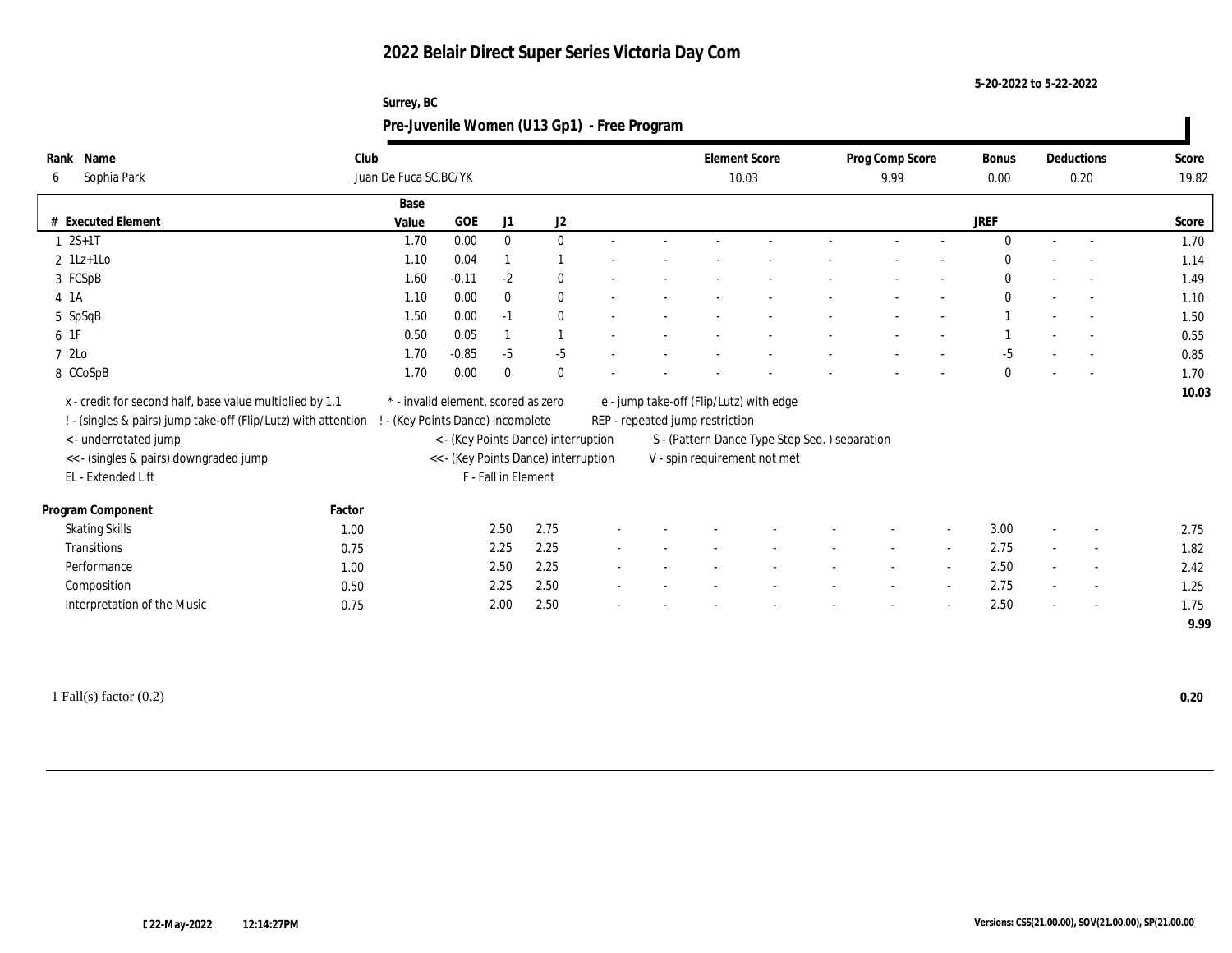**5-20-2022 to 5-22-2022**

| Surrey, BC                                  |
|---------------------------------------------|
| Pre-Juvenile Women (U13 Gp1) - Free Program |

| Rank Name<br>Renie Zhu                                         | Club   | Connaught SC, BC/YK                 |         |                     |                                      |  |                                 | <b>Element Score</b><br>10.96                 | Prog Comp Score<br>8.59 |                          | Bonus<br>$0.00\,$ | Deductions<br>0.20       | Score<br>19.35 |
|----------------------------------------------------------------|--------|-------------------------------------|---------|---------------------|--------------------------------------|--|---------------------------------|-----------------------------------------------|-------------------------|--------------------------|-------------------|--------------------------|----------------|
|                                                                |        |                                     |         |                     |                                      |  |                                 |                                               |                         |                          |                   |                          |                |
| # Executed Element                                             |        | Base<br>Value                       | GOE     | J1                  | J2                                   |  |                                 |                                               |                         |                          | JREF              |                          | Score          |
| $1 \t1A$                                                       |        | 1.10                                | $-0.04$ | $-1$                | $-1$                                 |  |                                 |                                               |                         |                          |                   | $\sim$                   | 1.06           |
| $2 \text{2Lo} + 1 \text{Lo}$                                   |        | 1.86                                | $-0.32$ | $-2$                | $-3$                                 |  |                                 |                                               |                         |                          | $-2$              |                          | 1.54           |
| $3$ 1Lz+2Tq                                                    |        | 1.90                                | $-0.30$ | $-2$                | $-3$                                 |  |                                 |                                               |                         |                          | $\mbox{-} 2$      |                          | 1.60           |
| 4 FCSpB                                                        |        | 1.60                                | $-0.21$ | $-3$                | $-1$                                 |  |                                 |                                               |                         |                          | $\mathbf{0}$      |                          | 1.39           |
| $5$ $2F<$                                                      |        | 1.44                                | $-0.38$ | $-3$                | $-3$                                 |  |                                 |                                               |                         |                          | $-2$              | $\overline{\phantom{a}}$ | 1.06           |
| 6 SpSqB                                                        |        | 1.50                                | 0.35    | 3                   | $\mathbf{2}$                         |  |                                 |                                               |                         |                          | $\boldsymbol{2}$  | $\overline{\phantom{a}}$ | 1.85           |
| 72Sq                                                           |        | 1.30                                | $-0.65$ | $-5$                | $-5$                                 |  |                                 |                                               |                         |                          | $-5$              |                          | 0.65           |
| 8 CCoSpB                                                       |        | 1.70                                | 0.11    | $\overline{2}$      | $\mathbf{0}$                         |  |                                 |                                               |                         |                          | $\mathbf{0}$      | $\overline{\phantom{a}}$ | 1.81           |
| x - credit for second half, base value multiplied by 1.1       |        | * - invalid element, scored as zero |         |                     |                                      |  |                                 | e - jump take-off (Flip/Lutz) with edge       |                         |                          |                   |                          | 10.96          |
| ! - (singles & pairs) jump take-off (Flip/Lutz) with attention |        | - (Key Points Dance) incomplete     |         |                     |                                      |  | REP - repeated jump restriction |                                               |                         |                          |                   |                          |                |
| < - underrotated jump                                          |        |                                     |         |                     | < - (Key Points Dance) interruption  |  |                                 | S - (Pattern Dance Type Step Seq.) separation |                         |                          |                   |                          |                |
| << - (singles & pairs) downgraded jump                         |        |                                     |         |                     | << - (Key Points Dance) interruption |  |                                 | V - spin requirement not met                  |                         |                          |                   |                          |                |
| EL - Extended Lift                                             |        |                                     |         | F - Fall in Element |                                      |  |                                 |                                               |                         |                          |                   |                          |                |
| Program Component                                              | Factor |                                     |         |                     |                                      |  |                                 |                                               |                         |                          |                   |                          |                |
| <b>Skating Skills</b>                                          | 1.00   |                                     |         | 2.00                | 2.25                                 |  |                                 |                                               |                         | $\overline{\phantom{a}}$ | 2.25              | $\overline{\phantom{a}}$ | 2.17           |
| Transitions                                                    | 0.75   |                                     |         | 2.25                | 2.00                                 |  |                                 |                                               | $\sim$                  | $\sim$                   | 2.25              | $\overline{\phantom{a}}$ | 1.63           |
| Performance                                                    | 1.00   |                                     |         | 2.25                | 1.75                                 |  |                                 |                                               |                         | $\overline{\phantom{a}}$ | 2.25              | $\overline{\phantom{a}}$ | 2.08           |
| Composition                                                    | 0.50   |                                     |         | 2.50                | 2.25                                 |  |                                 |                                               |                         | $\overline{\phantom{a}}$ | 2.50              | $\sim$                   | 1.21           |
| Interpretation of the Music                                    | 0.75   |                                     |         | 2.00                | 2.00                                 |  |                                 |                                               |                         | $\overline{\phantom{a}}$ | 2.00              | $\sim$                   | 1.50           |
|                                                                |        |                                     |         |                     |                                      |  |                                 |                                               |                         |                          |                   |                          | 8.59           |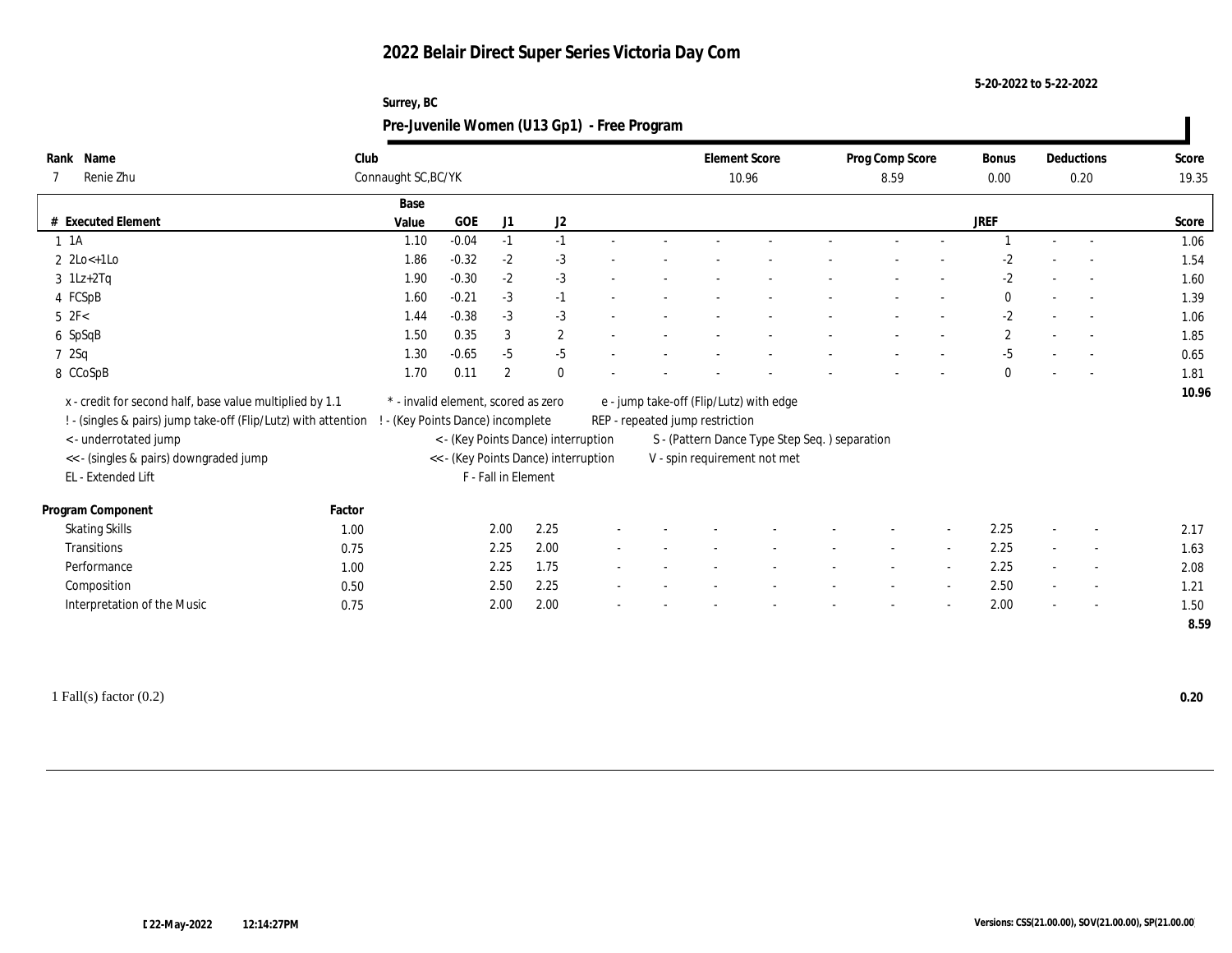**5-20-2022 to 5-22-2022**

|                                                                |        | Surrey, BC<br>Pre-Juvenile Women (U13 Gp1) - Free Program |         |                     |                                      |  |                                         |                                               |                 |                          |              |                          |       |
|----------------------------------------------------------------|--------|-----------------------------------------------------------|---------|---------------------|--------------------------------------|--|-----------------------------------------|-----------------------------------------------|-----------------|--------------------------|--------------|--------------------------|-------|
| Rank Name                                                      | Club   |                                                           |         |                     |                                      |  | <b>Element Score</b>                    |                                               | Prog Comp Score |                          | <b>Bonus</b> | Deductions               | Score |
| Evelyne Ah-yon<br>8                                            |        | Connaught SC, BC/YK                                       |         |                     |                                      |  | 11.39                                   |                                               | 7.37            |                          | 0.00         | 0.00                     | 18.76 |
|                                                                |        | Base                                                      |         |                     |                                      |  |                                         |                                               |                 |                          |              |                          |       |
| # Executed Element                                             |        | Value                                                     | GOE     | J1                  | J2                                   |  |                                         |                                               |                 |                          | <b>JREF</b>  |                          | Score |
| 1 2S                                                           |        | 1.30                                                      | 0.00    | $\mathbf{0}$        | $\mathbf{0}$                         |  |                                         |                                               |                 |                          | $\Omega$     |                          | 1.30  |
| $2\,2$ Lo                                                      |        | 1.70                                                      | $-0.28$ | $-1$                | $-2$                                 |  |                                         |                                               |                 |                          | $-2$         |                          | 1.42  |
| 3 2T                                                           |        | 1.30                                                      | $-0.09$ | $\theta$            | $-1$                                 |  |                                         |                                               |                 |                          |              | $\sim$                   | 1.21  |
| 4 SpSqB                                                        |        | 1.50                                                      | 0.25    | $\overline{2}$      | $\mathbf{2}$                         |  |                                         |                                               |                 |                          |              | $\overline{\phantom{a}}$ | 1.75  |
| 5 FCSpB                                                        |        | 1.60                                                      | $-0.05$ |                     | $-1$                                 |  |                                         |                                               |                 |                          |              | $\overline{\phantom{a}}$ | 1.55  |
| $6 1A+1T$                                                      |        | 1.50                                                      | $-0.04$ | $\Omega$            | $\mathbf{0}$                         |  |                                         |                                               |                 |                          | $-1$         | $\sim$                   | 1.46  |
| $7$ 1Lz+1T                                                     |        | 1.00                                                      | 0.00    | $\Omega$            | $\mathbf{0}$                         |  |                                         |                                               |                 |                          |              |                          | 1.00  |
| 8 CCoSpB                                                       |        | 1.70                                                      | 0.00    | $\Omega$            | $\mathbf{0}$                         |  |                                         |                                               |                 |                          | $\bf{0}$     | $\overline{\phantom{a}}$ | 1.70  |
| x - credit for second half, base value multiplied by 1.1       |        | * - invalid element, scored as zero                       |         |                     |                                      |  | e - jump take-off (Flip/Lutz) with edge |                                               |                 |                          |              |                          | 11.39 |
| ! - (singles & pairs) jump take-off (Flip/Lutz) with attention |        | - (Key Points Dance) incomplete                           |         |                     |                                      |  | REP - repeated jump restriction         |                                               |                 |                          |              |                          |       |
| <- underrotated jump                                           |        |                                                           |         |                     | < - (Key Points Dance) interruption  |  |                                         | S - (Pattern Dance Type Step Seq.) separation |                 |                          |              |                          |       |
| << - (singles & pairs) downgraded jump                         |        |                                                           |         |                     | << - (Key Points Dance) interruption |  | V - spin requirement not met            |                                               |                 |                          |              |                          |       |
| EL - Extended Lift                                             |        |                                                           |         | F - Fall in Element |                                      |  |                                         |                                               |                 |                          |              |                          |       |
|                                                                |        |                                                           |         |                     |                                      |  |                                         |                                               |                 |                          |              |                          |       |
| Program Component                                              | Factor |                                                           |         |                     |                                      |  |                                         |                                               |                 |                          |              |                          |       |
| <b>Skating Skills</b>                                          | 1.00   |                                                           |         | 2.25                | 2.00                                 |  |                                         |                                               |                 |                          | 1.25         |                          | 1.83  |
| Transitions                                                    | 0.75   |                                                           |         | 2.00                | 2.00                                 |  |                                         |                                               |                 | $\overline{\phantom{a}}$ | 1.25         |                          | 1.31  |
| Performance                                                    | 1.00   |                                                           |         | 2.25                | 1.75                                 |  |                                         |                                               |                 | $\overline{\phantom{a}}$ | 1.50         | $\sim$                   | 1.83  |
| Composition                                                    | 0.50   |                                                           |         | 2.50                | 2.25                                 |  |                                         |                                               |                 | $\sim$                   | 1.75         |                          | 1.09  |

Interpretation of the Music 0.75 2.00 2.00 2.00 - - - - - - - - - - - - - - - 1.25 - - - - 1.31

 **7.37**

 **0.00**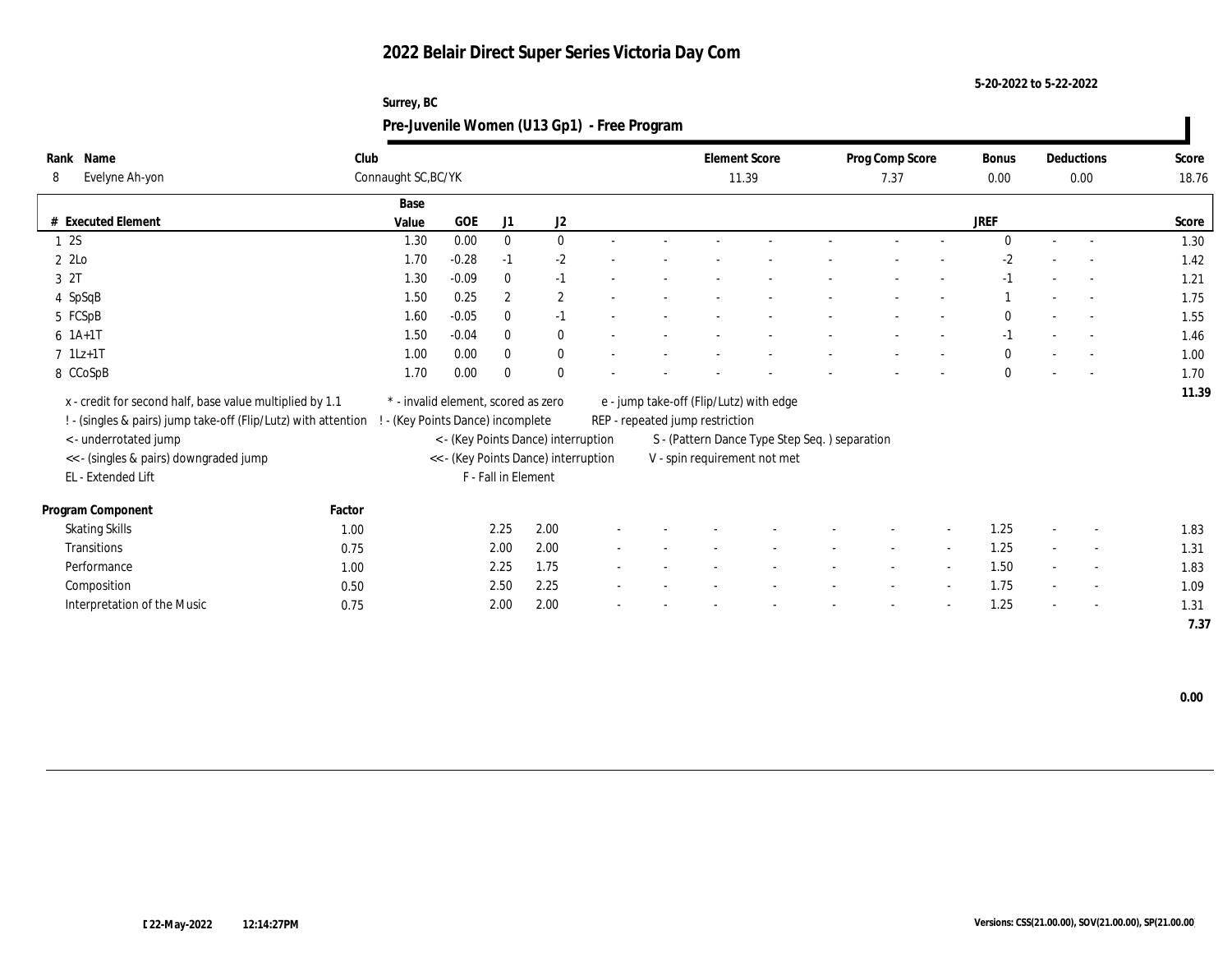**Surrey, BC**

**5-20-2022 to 5-22-2022**

|                                |                                                                                                                            | Pre-Juvenile Women (U13 Gp1) - Free Program                            |         |                     |                                      |  |                                 |                                                                                          |                         |                          |                      |                          |                |
|--------------------------------|----------------------------------------------------------------------------------------------------------------------------|------------------------------------------------------------------------|---------|---------------------|--------------------------------------|--|---------------------------------|------------------------------------------------------------------------------------------|-------------------------|--------------------------|----------------------|--------------------------|----------------|
| Rank Name<br>Moka Higashi<br>9 |                                                                                                                            | Club<br>Whistler SC, BC/YK                                             |         |                     |                                      |  |                                 | <b>Element Score</b><br>10.01                                                            | Prog Comp Score<br>7.94 |                          | <b>Bonus</b><br>0.00 | Deductions<br>0.20       | Score<br>17.75 |
| # Executed Element             |                                                                                                                            | Base<br>Value                                                          | GOE     | J1                  | J2                                   |  |                                 |                                                                                          |                         |                          | <b>JREF</b>          |                          | Score          |
| 1 1 A                          |                                                                                                                            | 1.10                                                                   | $-0.04$ | $-1$                | $\mathbf{0}$                         |  |                                 |                                                                                          |                         |                          | $\Omega$             | $\sim$                   | 1.06           |
| $2 \, 2S+1T$                   |                                                                                                                            | 1.70                                                                   | $-0.04$ | $\theta$            | $-1$                                 |  |                                 |                                                                                          |                         |                          |                      |                          | 1.66           |
| 3 CCoSpB (V)                   |                                                                                                                            | 1.28                                                                   | 0.09    |                     |                                      |  |                                 |                                                                                          |                         |                          | $\Omega$             | $\sim$                   | 1.37           |
| 4 SpSqB                        |                                                                                                                            | 1.50                                                                   | $-0.10$ | $-2$                | $\mathbf{0}$                         |  |                                 |                                                                                          |                         |                          | $\mathbf{0}$         |                          | 1.40           |
| 5 2S                           |                                                                                                                            | 1.30                                                                   | $-0.04$ | $-1$                | $\theta$                             |  |                                 |                                                                                          |                         |                          | $\Omega$             | $\sim$                   | 1.26           |
| 62F<                           |                                                                                                                            | 1.44                                                                   | $-0.72$ | $-5$                | $-5$                                 |  |                                 |                                                                                          |                         |                          | $-5$                 | $\overline{\phantom{a}}$ | 0.72           |
| $7$ 1Lz+1Lo                    |                                                                                                                            | 1.10                                                                   | 0.02    | $\mathbf{0}$        | $\mathbf{0}$                         |  |                                 |                                                                                          |                         |                          |                      | $\sim$                   | 1.12           |
| 8 FSSpB                        |                                                                                                                            | 1.70                                                                   | $-0.28$ | $-2$                | $-2$                                 |  |                                 |                                                                                          |                         |                          |                      |                          | 1.42           |
| <- underrotated jump           | x - credit for second half, base value multiplied by 1.1<br>! - (singles & pairs) jump take-off (Flip/Lutz) with attention | * - invalid element, scored as zero<br>- (Key Points Dance) incomplete |         |                     | < - (Key Points Dance) interruption  |  | REP - repeated jump restriction | e - jump take-off (Flip/Lutz) with edge<br>S - (Pattern Dance Type Step Seq.) separation |                         |                          |                      |                          | 10.01          |
| EL - Extended Lift             | << - (singles & pairs) downgraded jump                                                                                     |                                                                        |         | F - Fall in Element | << - (Key Points Dance) interruption |  |                                 | V - spin requirement not met                                                             |                         |                          |                      |                          |                |
|                                |                                                                                                                            |                                                                        |         |                     |                                      |  |                                 |                                                                                          |                         |                          |                      |                          |                |
| Program Component              | Factor                                                                                                                     |                                                                        |         |                     |                                      |  |                                 |                                                                                          |                         |                          |                      |                          |                |
| <b>Skating Skills</b>          |                                                                                                                            | 1.00                                                                   |         | 2.25                | 1.75                                 |  |                                 |                                                                                          |                         | $\overline{\phantom{a}}$ | 1.75                 |                          | 1.92           |
| Transitions                    |                                                                                                                            | 0.75                                                                   |         | 2.00                | 2.00                                 |  |                                 |                                                                                          |                         | $\sim$                   | 2.25                 | $\sim$                   | 1.56           |
| Performance                    |                                                                                                                            | 1.00                                                                   |         | 2.25                | 2.00                                 |  |                                 |                                                                                          |                         | $\sim$                   | 1.75                 | $\overline{\phantom{a}}$ | 2.00           |
| Composition                    |                                                                                                                            | 0.50                                                                   |         | 2.50                | 2.00                                 |  |                                 |                                                                                          |                         | $\overline{\phantom{a}}$ | 2.00                 | $\sim$                   | 1.09           |
|                                | Interpretation of the Music                                                                                                | 0.75                                                                   |         | 2.00                | 2.00                                 |  |                                 |                                                                                          |                         | $\overline{\phantom{a}}$ | 1.50                 | $\overline{\phantom{a}}$ | 1.37           |
|                                |                                                                                                                            |                                                                        |         |                     |                                      |  |                                 |                                                                                          |                         |                          |                      |                          | 7.94           |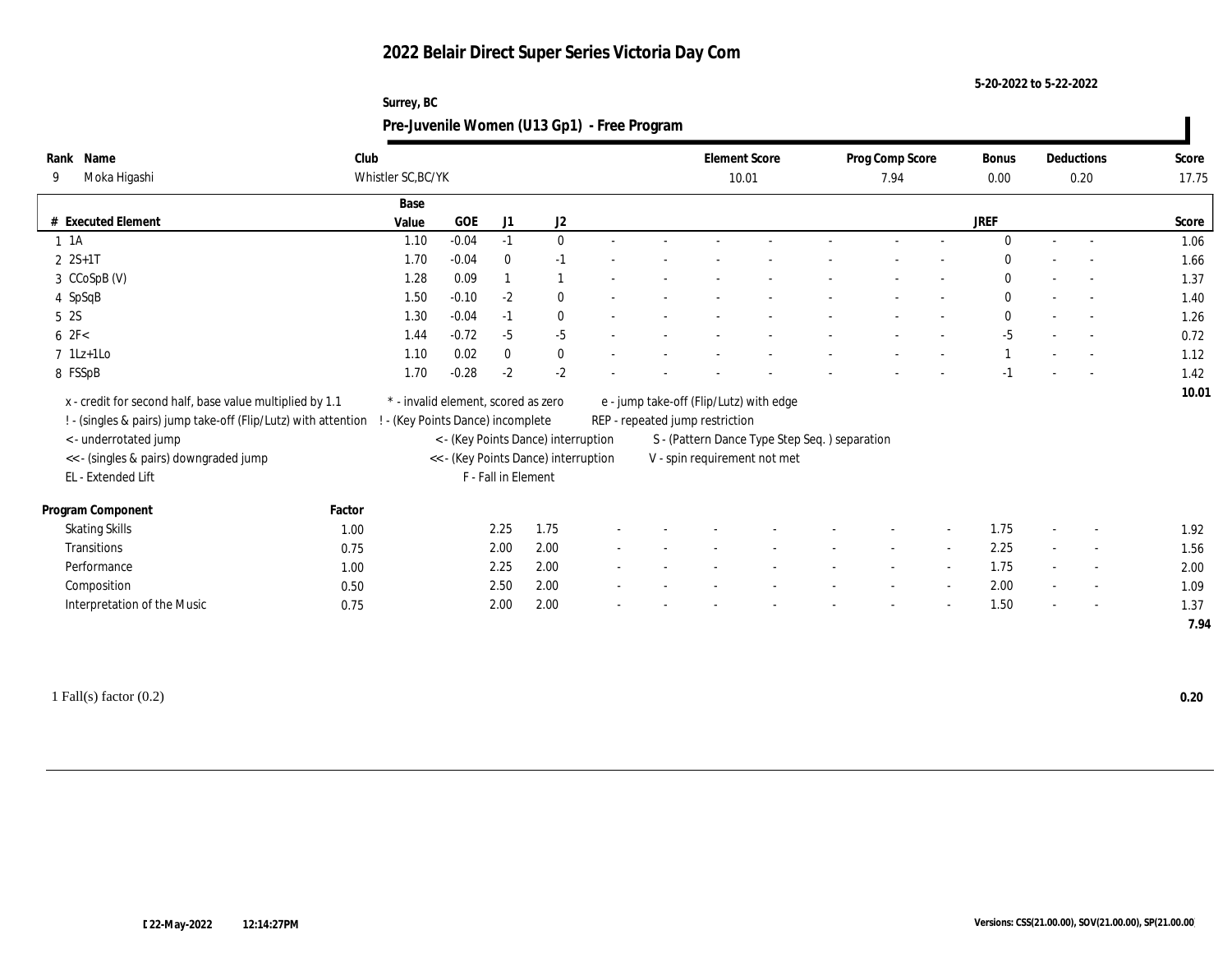**5-20-2022 to 5-22-2022**

| Surrey, BC                                  |  |
|---------------------------------------------|--|
| Pre-Juvenile Women (U13 Gp1) - Free Program |  |

| Name<br>Rank                                                   | Club   |                                     |         |                     |                                      |  |                                 | <b>Element Score</b>                           | Prog Comp Score |                | Bonus |        | Deductions               | Score |
|----------------------------------------------------------------|--------|-------------------------------------|---------|---------------------|--------------------------------------|--|---------------------------------|------------------------------------------------|-----------------|----------------|-------|--------|--------------------------|-------|
| Veronika Gorobets<br>10                                        |        | Coquitlam SC, BC/YK                 |         |                     |                                      |  | 9.31                            |                                                | 8.80            |                | 0.00  |        | 0.40                     | 17.71 |
|                                                                |        | Base                                |         |                     |                                      |  |                                 |                                                |                 |                |       |        |                          |       |
| # Executed Element                                             |        | Value                               | GOE     | J1                  | J2                                   |  |                                 |                                                |                 |                | JREF  |        |                          | Score |
| $1 \text{ } 1A+2T <$                                           |        | 2.14                                | $-0.22$ | $-2$                | $-2$                                 |  |                                 |                                                |                 |                | $-2$  |        |                          | 1.92  |
| 2ZF                                                            |        | 1.80                                | 0.06    | $\bf{0}$            | $\bf{0}$                             |  |                                 |                                                |                 |                |       |        |                          | 1.86  |
| 3 FCSpB                                                        |        | 1.60                                | $-0.11$ | $-1$                | $\mathbf{0}$                         |  |                                 |                                                |                 |                | -1    |        | $\sim$                   | 1.49  |
| $4$ 2Loq                                                       |        | 1.70                                | $-0.85$ | $-5$                | $-5$                                 |  |                                 |                                                |                 |                | $-5$  |        | $\sim$                   | 0.85  |
| 5 SpSqB                                                        |        | 1.50                                | $-0.10$ | $-1$                | $\mathbf{0}$                         |  |                                 |                                                |                 |                | $-1$  |        |                          | 1.40  |
| $6$ 1Lz+1Lo                                                    |        | 1.10                                | 0.04    | $\mathbf{0}$        |                                      |  |                                 |                                                |                 |                |       |        |                          | 1.14  |
| 7 2S                                                           |        | 1.30                                | $-0.65$ | $-5$                | $-5$                                 |  |                                 |                                                |                 |                | $-5$  |        |                          | 0.65  |
| 8 CCoSp                                                        |        | 0.00                                |         |                     |                                      |  |                                 |                                                |                 |                |       |        |                          | 0.00  |
| x - credit for second half, base value multiplied by 1.1       |        | * - invalid element, scored as zero |         |                     |                                      |  |                                 | e - jump take-off (Flip/Lutz) with edge        |                 |                |       |        |                          | 9.31  |
| ! - (singles & pairs) jump take-off (Flip/Lutz) with attention |        | ! - (Key Points Dance) incomplete   |         |                     |                                      |  | REP - repeated jump restriction |                                                |                 |                |       |        |                          |       |
| < - underrotated jump                                          |        |                                     |         |                     | < - (Key Points Dance) interruption  |  |                                 | S - (Pattern Dance Type Step Seq. ) separation |                 |                |       |        |                          |       |
| << - (singles & pairs) downgraded jump                         |        |                                     |         |                     | << - (Key Points Dance) interruption |  |                                 | V - spin requirement not met                   |                 |                |       |        |                          |       |
| EL - Extended Lift                                             |        |                                     |         | F - Fall in Element |                                      |  |                                 |                                                |                 |                |       |        |                          |       |
| Program Component                                              | Factor |                                     |         |                     |                                      |  |                                 |                                                |                 |                |       |        |                          |       |
| <b>Skating Skills</b>                                          | 1.00   |                                     |         | 2.50                | 2.25                                 |  |                                 |                                                |                 |                | 2.25  |        | $\overline{\phantom{a}}$ | 2.33  |
| Transitions                                                    |        |                                     |         | 2.25                | 2.25                                 |  |                                 |                                                |                 |                | 2.00  |        |                          | 1.63  |
| Performance                                                    | 0.75   |                                     |         | 2.25                | 2.00                                 |  |                                 |                                                | $\sim$          | $\sim$         |       | $\sim$ | $\overline{\phantom{a}}$ |       |
|                                                                | 1.00   |                                     |         |                     |                                      |  |                                 |                                                |                 | $\overline{a}$ | 2.00  |        | $\overline{\phantom{a}}$ | 2.08  |
| Composition                                                    | 0.50   |                                     |         | 2.50                | 2.25                                 |  |                                 |                                                |                 | $\sim$         | 2.00  |        | $\overline{\phantom{a}}$ | 1.13  |
| Interpretation of the Music                                    | 0.75   |                                     |         | 2.00                | 2.25                                 |  |                                 |                                                |                 |                | 2.25  |        | $\overline{\phantom{a}}$ | 1.63  |
|                                                                |        |                                     |         |                     |                                      |  |                                 |                                                |                 |                |       |        |                          | 8.80  |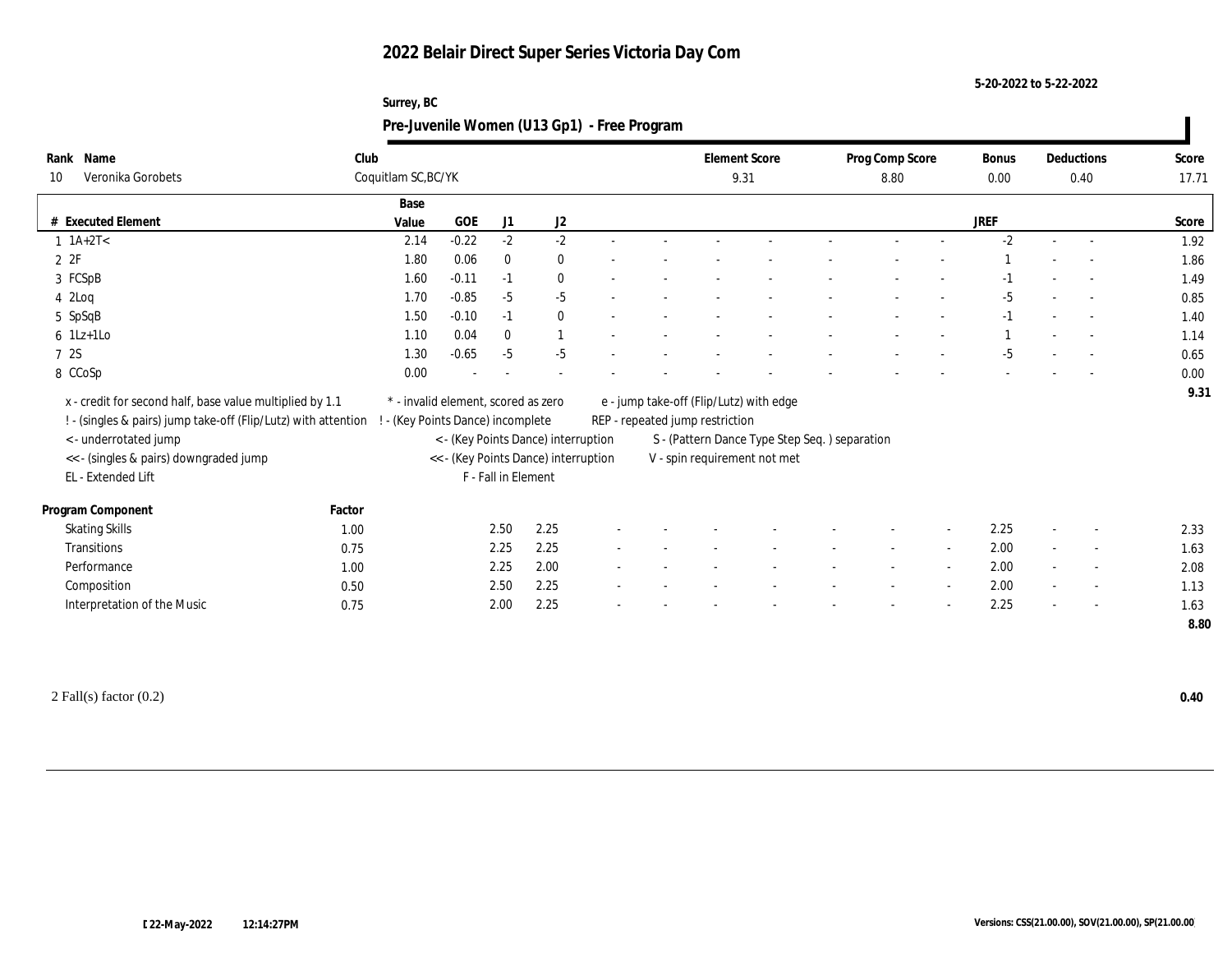**5-20-2022 to 5-22-2022**

| Surrey, BC                                  |  |
|---------------------------------------------|--|
| Pre-Juvenile Women (U13 Gp1) - Free Program |  |

|             | Rank Name                                                      | Club   |                                     |            |                     |                                      |                                 |  | <b>Element Score</b> |                                               | Prog Comp Score |        | Bonus        |        | Deductions               | Score |
|-------------|----------------------------------------------------------------|--------|-------------------------------------|------------|---------------------|--------------------------------------|---------------------------------|--|----------------------|-----------------------------------------------|-----------------|--------|--------------|--------|--------------------------|-------|
| 11          | Viola Hinton                                                   |        | Connaught SC, BC/YK                 |            |                     |                                      |                                 |  | 9.80                 |                                               | 8.17            |        | 0.00         |        | 0.40                     | 17.57 |
|             |                                                                |        | Base                                |            |                     |                                      |                                 |  |                      |                                               |                 |        |              |        |                          |       |
|             | # Executed Element                                             |        | Value                               | <b>GOE</b> | J1                  | $\mathrm{J}2$                        |                                 |  |                      |                                               |                 |        | <b>JREF</b>  |        |                          | Score |
|             | $1 \text{ 1A+2T}<<$                                            |        | 1.50                                | $-0.40$    | $-3$                | $-4$                                 |                                 |  |                      |                                               |                 |        | $-4$         |        |                          | 1.10  |
|             | $2$ SpSqB                                                      |        | 1.50                                | 0.20       | $\boldsymbol{2}$    | -1                                   |                                 |  |                      |                                               |                 |        |              |        |                          | 1.70  |
|             | $3 \; 2S < +2Lo <$                                             |        | 2.40                                | $-0.68$    | $-5$                | $-5$                                 |                                 |  |                      |                                               |                 |        | $-5$         |        |                          | 1.72  |
|             | 4 CCoSpB                                                       |        | 1.70                                | 0.28       | 3                   | $\overline{1}$                       |                                 |  |                      |                                               |                 |        |              |        | $\overline{\phantom{a}}$ | 1.98  |
| $5 \, 2S <$ |                                                                |        | 1.04                                | $-0.52$    | $-5$                | $-5$                                 |                                 |  |                      |                                               |                 |        | $-5$         |        | $\sim$                   | 0.52  |
| 6 1F        |                                                                |        | 0.50                                | 0.03       |                     | 1                                    |                                 |  |                      |                                               |                 |        | $\mathbf{0}$ |        | $\sim$                   | 0.53  |
| $7$ 1Lz     |                                                                |        | 0.60                                | 0.00       | $\mathbf{0}$        | $\bf{0}$                             |                                 |  |                      |                                               |                 |        | $\theta$     |        |                          | 0.60  |
|             | 8 FCSpB                                                        |        | 1.60                                | 0.05       | $\bf{0}$            | $\mathbf{0}$                         |                                 |  |                      |                                               |                 |        |              |        |                          | 1.65  |
|             | x - credit for second half, base value multiplied by 1.1       |        | * - invalid element, scored as zero |            |                     |                                      |                                 |  |                      | e - jump take-off (Flip/Lutz) with edge       |                 |        |              |        |                          | 9.80  |
|             | ! - (singles & pairs) jump take-off (Flip/Lutz) with attention |        | - (Key Points Dance) incomplete     |            |                     |                                      | REP - repeated jump restriction |  |                      |                                               |                 |        |              |        |                          |       |
|             | <- underrotated jump                                           |        |                                     |            |                     | < - (Key Points Dance) interruption  |                                 |  |                      | S - (Pattern Dance Type Step Seq.) separation |                 |        |              |        |                          |       |
|             | << - (singles & pairs) downgraded jump                         |        |                                     |            |                     | << - (Key Points Dance) interruption |                                 |  |                      | V - spin requirement not met                  |                 |        |              |        |                          |       |
|             | EL - Extended Lift                                             |        |                                     |            | F - Fall in Element |                                      |                                 |  |                      |                                               |                 |        |              |        |                          |       |
|             |                                                                |        |                                     |            |                     |                                      |                                 |  |                      |                                               |                 |        |              |        |                          |       |
|             | Program Component                                              | Factor |                                     |            |                     |                                      |                                 |  |                      |                                               |                 |        |              |        |                          |       |
|             | <b>Skating Skills</b>                                          | 1.00   |                                     |            | 2.25                | 2.00                                 |                                 |  |                      |                                               |                 |        | 1.75         |        | $\overline{\phantom{a}}$ | 2.00  |
|             | Transitions                                                    | 0.75   |                                     |            | 2.25                | 2.25                                 |                                 |  |                      |                                               | $\sim$          | $\sim$ | 2.00         | $\sim$ | $\sim$                   | 1.63  |
|             | Performance                                                    | 1.00   |                                     |            | 2.25                | 2.25                                 |                                 |  |                      |                                               |                 |        | 1.50         |        | $\overline{\phantom{a}}$ | 2.00  |
|             | Composition                                                    | 0.50   |                                     |            | 2.25                | 2.25                                 |                                 |  |                      |                                               |                 | $\sim$ | 1.75         |        | $\overline{\phantom{a}}$ | 1.04  |
|             | Interpretation of the Music                                    | 0.75   |                                     |            | 2.00                | 2.25                                 |                                 |  |                      |                                               |                 |        | 1.75         |        | $\sim$                   | 1.50  |
|             |                                                                |        |                                     |            |                     |                                      |                                 |  |                      |                                               |                 |        |              |        |                          | 8.17  |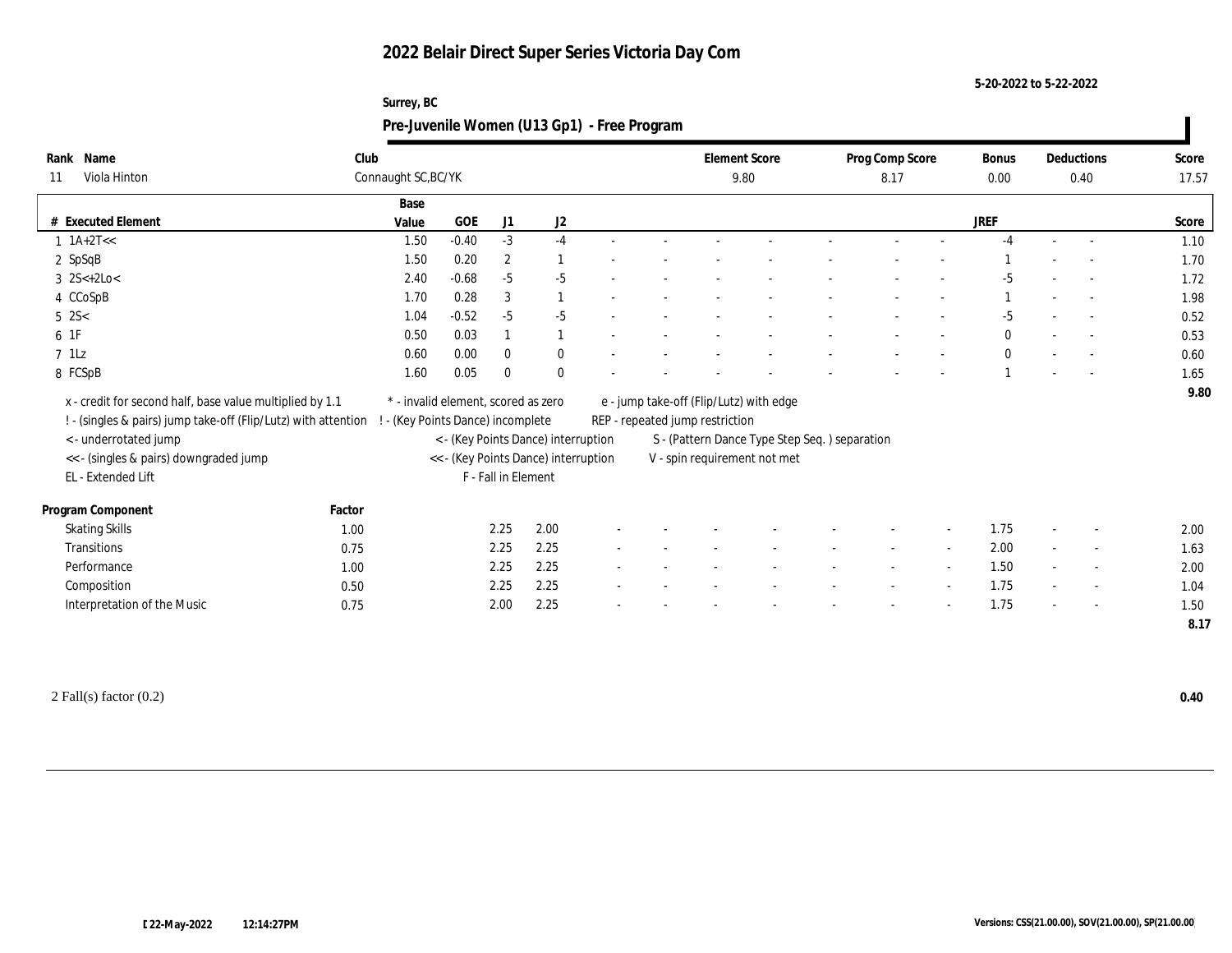**5-20-2022 to 5-22-2022**

| Surrey, BC                                  |  |
|---------------------------------------------|--|
| Pre-Juvenile Women (U13 Gp1) - Free Program |  |

| Rank Name                                                      | Club   |                                     |            |                     |                                      |                          |                                 | <b>Element Score</b>                          | Prog Comp Score |                          | <b>Bonus</b> |        | Deductions               | Score |
|----------------------------------------------------------------|--------|-------------------------------------|------------|---------------------|--------------------------------------|--------------------------|---------------------------------|-----------------------------------------------|-----------------|--------------------------|--------------|--------|--------------------------|-------|
| Bethany Guani<br>12                                            |        | North Surrey SC, BC/YK              |            |                     |                                      |                          |                                 | 8.52                                          | 7.90            |                          | 0.00         |        | 0.40                     | 16.02 |
|                                                                |        | Base                                |            |                     |                                      |                          |                                 |                                               |                 |                          |              |        |                          |       |
| # Executed Element                                             |        | Value                               | <b>GOE</b> | J1                  | J2                                   |                          |                                 |                                               |                 |                          | <b>JREF</b>  |        |                          | Score |
| $1 \text{ 1A+2T} <<$                                           |        | 1.50                                | $-0.55$    | $-5$                | $-5$                                 |                          |                                 |                                               |                 |                          | $-5$         | $\sim$ | $\overline{a}$           | 0.95  |
| 2 CCoSpB                                                       |        | 1.70                                | 0.11       |                     | $\mathbf{0}$                         |                          |                                 |                                               |                 |                          |              |        | $\overline{a}$           | 1.81  |
| $3$ 1 $F+1$ Lo                                                 |        | 1.00                                | $-0.05$    | $-1$                | $-1$                                 |                          |                                 |                                               |                 |                          |              |        |                          | 0.95  |
| 42Sq                                                           |        | 1.30                                | $-0.65$    | $-5$                | $-5$                                 |                          |                                 |                                               |                 |                          | -5           |        | $\sim$                   | 0.65  |
| 5 SpSqB                                                        |        | 1.50                                | $-0.15$    | $-1$                | $-2$                                 |                          |                                 |                                               |                 |                          | $\mathbf{0}$ |        | $\sim$                   | 1.35  |
| 6 1Lz                                                          |        | 0.60                                | $-0.02$    | $\mathbf{0}$        | $-1$                                 |                          |                                 |                                               |                 |                          | $\theta$     |        |                          | 0.58  |
| 7 <sub>1A</sub>                                                |        | 1.10                                | $-0.04$    | $-1$                | $-1$                                 |                          |                                 |                                               |                 |                          |              |        | $\overline{a}$           | 1.06  |
| 8 FCSpB                                                        |        | 1.60                                | $-0.43$    | $-2$                | $-4$                                 |                          |                                 |                                               |                 |                          | $-2$         |        | $\overline{\phantom{a}}$ | 1.17  |
| x - credit for second half, base value multiplied by 1.1       |        | * - invalid element, scored as zero |            |                     |                                      |                          |                                 | e - jump take-off (Flip/Lutz) with edge       |                 |                          |              |        |                          | 8.52  |
| ! - (singles & pairs) jump take-off (Flip/Lutz) with attention |        | - (Key Points Dance) incomplete     |            |                     |                                      |                          | REP - repeated jump restriction |                                               |                 |                          |              |        |                          |       |
| < - underrotated jump                                          |        |                                     |            |                     | < - (Key Points Dance) interruption  |                          |                                 | S - (Pattern Dance Type Step Seq.) separation |                 |                          |              |        |                          |       |
| << - (singles & pairs) downgraded jump                         |        |                                     |            |                     | << - (Key Points Dance) interruption |                          |                                 | V - spin requirement not met                  |                 |                          |              |        |                          |       |
| EL - Extended Lift                                             |        |                                     |            | F - Fall in Element |                                      |                          |                                 |                                               |                 |                          |              |        |                          |       |
|                                                                |        |                                     |            |                     |                                      |                          |                                 |                                               |                 |                          |              |        |                          |       |
| Program Component                                              | Factor |                                     |            |                     |                                      |                          |                                 |                                               |                 |                          |              |        |                          |       |
| <b>Skating Skills</b>                                          | 1.00   |                                     |            | 2.25                | 1.75                                 |                          |                                 |                                               |                 | $\overline{\phantom{a}}$ | 1.75         |        | $\overline{\phantom{a}}$ | 1.92  |
| Transitions                                                    | 0.75   |                                     |            | 2.25                | 2.00                                 | $\overline{\phantom{a}}$ |                                 |                                               | $\sim$          | $\sim$                   | 2.00         | $\sim$ | $\overline{\phantom{a}}$ | 1.56  |
| Performance                                                    | 1.00   |                                     |            | 2.25                | 1.75                                 |                          |                                 |                                               |                 | $\overline{\phantom{a}}$ | 1.50         |        | $\overline{\phantom{a}}$ | 1.83  |
| Composition                                                    | 0.50   |                                     |            | 2.50                | 2.00                                 |                          |                                 |                                               |                 | $\sim$                   | 2.00         |        | $\sim$                   | 1.09  |
| Interpretation of the Music                                    | 0.75   |                                     |            | 2.25                | 2.00                                 |                          |                                 |                                               |                 | $\overline{\phantom{a}}$ | 1.75         |        | $\sim$                   | 1.50  |
|                                                                |        |                                     |            |                     |                                      |                          |                                 |                                               |                 |                          |              |        |                          | 7.90  |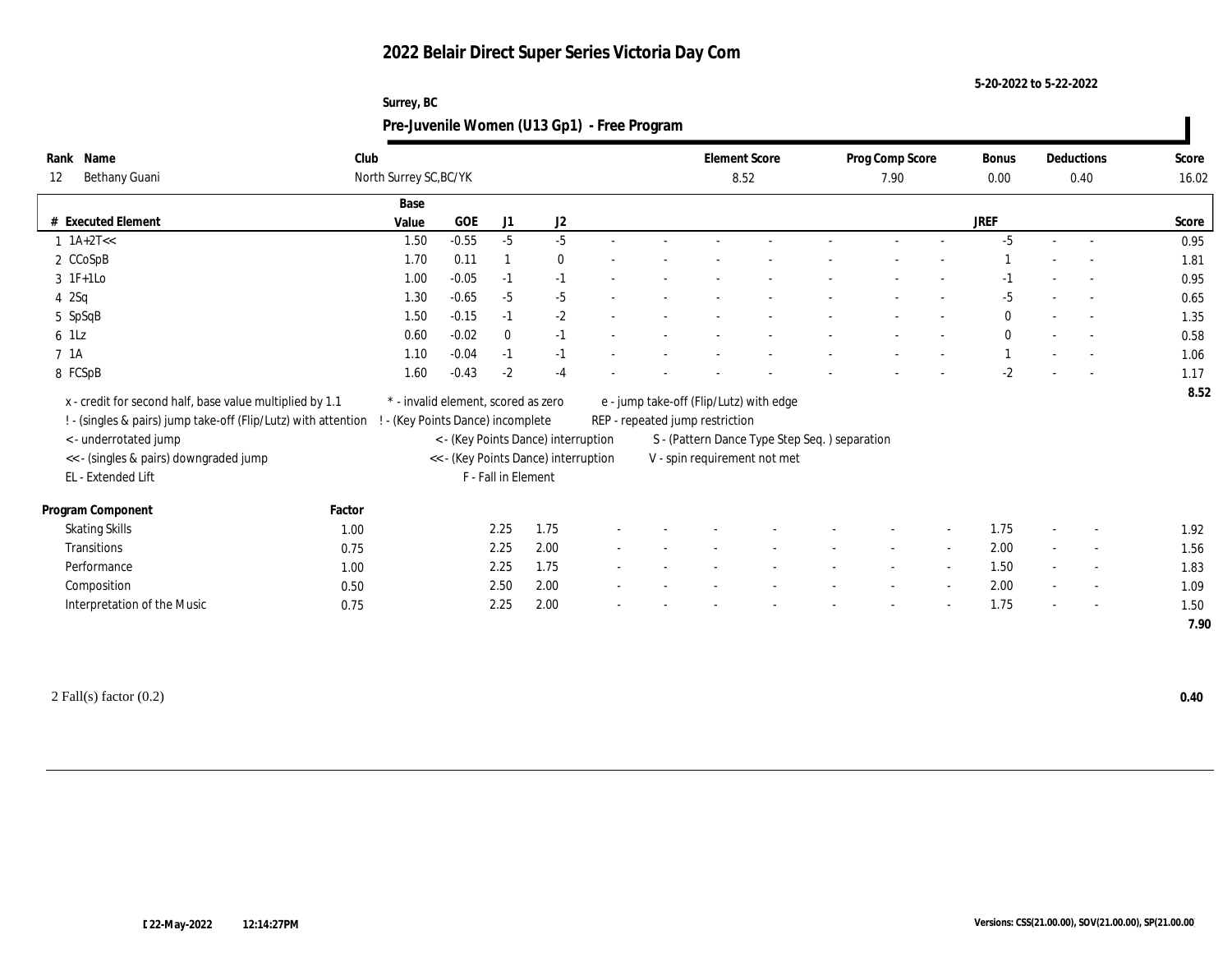**5-20-2022 to 5-22-2022**

| Surrey, BC                                  |  |
|---------------------------------------------|--|
| Pre-Juvenile Women (U13 Gp1) - Free Program |  |

| Rank Name<br>Violet Freeman-Idemilih<br>13                     | Club   | Prince George FSC, BC/YK            |         |                     |                                      |  |                                 | <b>Element Score</b><br>7.61                   | Prog Comp Score<br>8.39 |        | Bonus<br>$0.00\,$ | Deductions<br>0.20       | Score<br>15.80 |
|----------------------------------------------------------------|--------|-------------------------------------|---------|---------------------|--------------------------------------|--|---------------------------------|------------------------------------------------|-------------------------|--------|-------------------|--------------------------|----------------|
|                                                                |        | Base                                |         |                     |                                      |  |                                 |                                                |                         |        |                   |                          |                |
| <b>Executed Element</b><br>#                                   |        | Value                               | GOE     | J1                  | J2                                   |  |                                 |                                                |                         |        | JREF              |                          | Score          |
| $1$ 1A+SEQ+1Lo*                                                |        | 0.88                                | $-0.29$ | $-2$                | $-3$                                 |  |                                 |                                                |                         |        | $-3$              | $\sim$                   | 0.59           |
| $2$ 1Lz                                                        |        | 0.60                                | 0.00    | $\bf{0}$            | $\bf{0}$                             |  |                                 |                                                |                         |        | $\theta$          | $\overline{\phantom{a}}$ | 0.60           |
| 3 FCSpB                                                        |        | 1.60                                | 0.05    |                     | $\bf{0}$                             |  |                                 |                                                |                         |        | $\theta$          |                          | 1.65           |
| 4 SpSqB                                                        |        | 1.50                                | $-0.05$ | $-1$                | $\bf{0}$                             |  |                                 |                                                |                         |        | $\mathbf{0}$      | $\sim$                   | 1.45           |
| $5 2S + SEQ + 1T^*$                                            |        | 1.04                                | $-0.65$ | $-5$                | $-5$                                 |  |                                 |                                                |                         |        | $-5$              | $\sim$                   | 0.39           |
| 6 CCoSpB                                                       |        | 1.70                                | 0.06    |                     | $\bf{0}$                             |  |                                 |                                                |                         |        | $\mathbf{0}$      | $\sim$                   | 1.76           |
| 7 2S                                                           |        | 1.30                                | $-0.13$ | $-1$                | $-1$                                 |  |                                 |                                                |                         |        | $-1$              | $\sim$                   | 1.17           |
| 8 $2T<<^*$                                                     |        |                                     |         |                     |                                      |  |                                 |                                                |                         |        |                   |                          | 0.00           |
| x - credit for second half, base value multiplied by 1.1       |        | * - invalid element, scored as zero |         |                     |                                      |  |                                 | e - jump take-off (Flip/Lutz) with edge        |                         |        |                   |                          | 7.61           |
| ! - (singles & pairs) jump take-off (Flip/Lutz) with attention |        | - (Key Points Dance) incomplete     |         |                     |                                      |  | REP - repeated jump restriction |                                                |                         |        |                   |                          |                |
| <- underrotated jump                                           |        |                                     |         |                     | < - (Key Points Dance) interruption  |  |                                 | S - (Pattern Dance Type Step Seq. ) separation |                         |        |                   |                          |                |
| << - (singles & pairs) downgraded jump                         |        |                                     |         |                     | << - (Key Points Dance) interruption |  |                                 | V - spin requirement not met                   |                         |        |                   |                          |                |
| EL - Extended Lift                                             |        |                                     |         | F - Fall in Element |                                      |  |                                 |                                                |                         |        |                   |                          |                |
| Program Component                                              | Factor |                                     |         |                     |                                      |  |                                 |                                                |                         |        |                   |                          |                |
| <b>Skating Skills</b>                                          | 1.00   |                                     |         | 2.75                | 2.00                                 |  |                                 |                                                |                         |        | 1.50              |                          | 2.08           |
| Transitions                                                    | 0.75   |                                     |         | 2.50                | 2.00                                 |  |                                 |                                                | $\sim$                  | $\sim$ | 1.75              | $\sim$                   | 1.56           |
| Performance                                                    | 1.00   |                                     |         | 2.50                | 2.25                                 |  |                                 |                                                |                         |        | 1.50              | $\overline{\phantom{a}}$ | 2.08           |
| Composition                                                    | 0.50   |                                     |         | 2.50                | 2.00                                 |  |                                 |                                                |                         | $\sim$ | 1.75              | $\sim$                   | 1.04           |
| Interpretation of the Music                                    | 0.75   |                                     |         | 2.75                | 2.25                                 |  |                                 |                                                |                         |        | 1.50              | $\overline{\phantom{a}}$ | 1.63           |
|                                                                |        |                                     |         |                     |                                      |  |                                 |                                                |                         |        |                   |                          | 8.39           |